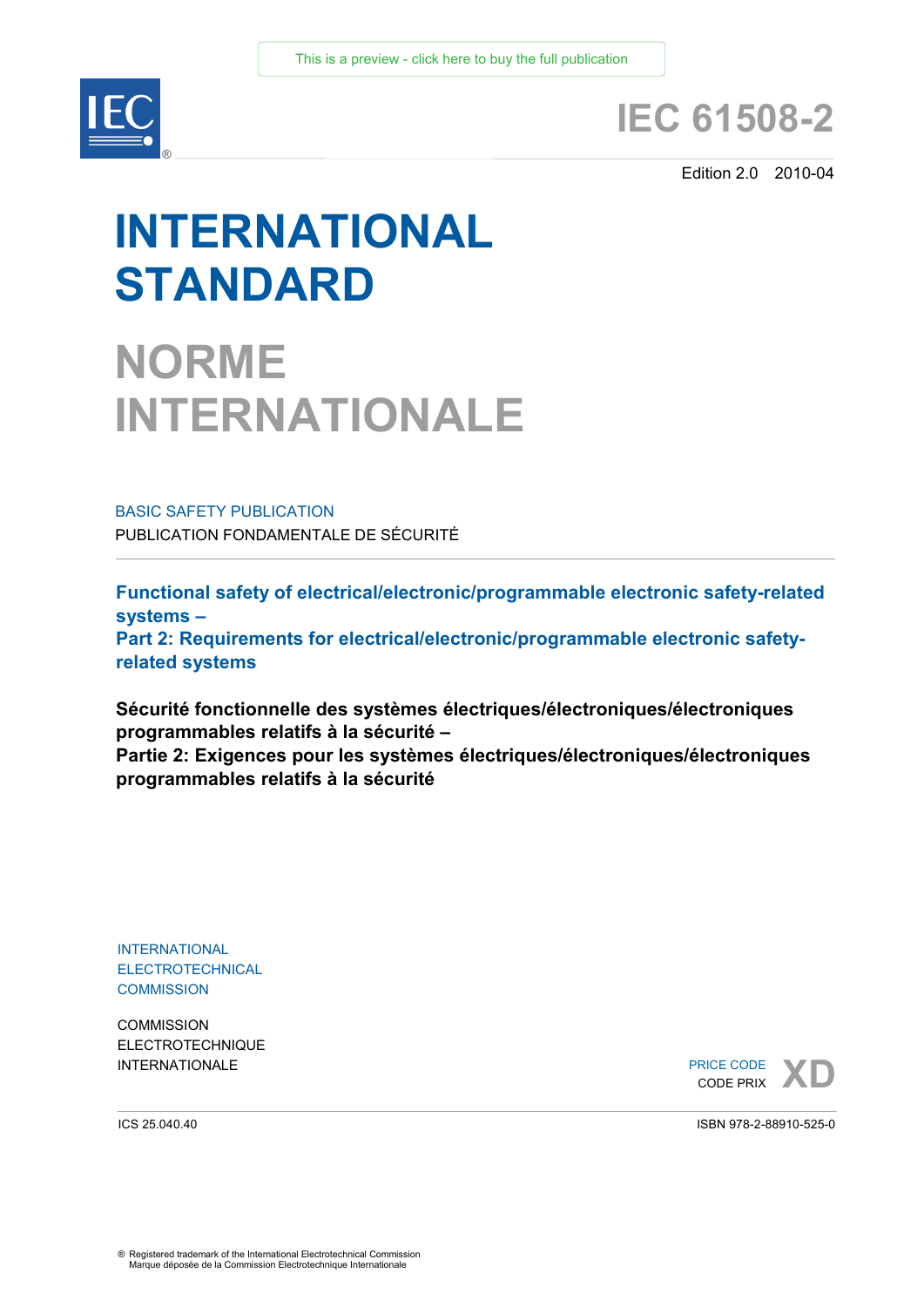$-2-$ 

### **CONTENTS**

| 1 |     |                |                                                                       |  |
|---|-----|----------------|-----------------------------------------------------------------------|--|
| 2 |     |                |                                                                       |  |
| 3 |     |                |                                                                       |  |
| 4 |     |                |                                                                       |  |
| 5 |     |                |                                                                       |  |
| 6 |     |                |                                                                       |  |
| 7 |     |                |                                                                       |  |
|   |     |                |                                                                       |  |
|   | 7.1 |                |                                                                       |  |
|   |     | 7.1.1<br>7.1.2 |                                                                       |  |
|   |     | 7.1.3          |                                                                       |  |
|   | 7.2 |                |                                                                       |  |
|   |     | 7.2.1          |                                                                       |  |
|   |     | 7.2.2          |                                                                       |  |
|   |     | 7.2.3          |                                                                       |  |
|   | 7.3 |                |                                                                       |  |
|   |     | 7.3.1          |                                                                       |  |
|   |     | 7.3.2          |                                                                       |  |
|   | 7.4 |                |                                                                       |  |
|   |     | 7.4.1          |                                                                       |  |
|   |     | 7.4.2          |                                                                       |  |
|   |     | 7.4.3          | Synthesis of elements to achieve the required systematic capability22 |  |
|   |     | 7.4.4          |                                                                       |  |
|   |     | 7.4.5          | Requirements for quantifying the effect of random hardware failures32 |  |
|   |     | 7.4.6          | Requirements for the avoidance of systematic faults 34                |  |
|   |     | 7.4.7          |                                                                       |  |
|   |     | 7.4.8          | Requirements for system behaviour on detection of a fault35           |  |
|   |     | 7.4.9          |                                                                       |  |
|   |     |                |                                                                       |  |
|   |     |                |                                                                       |  |
|   | 7.5 |                |                                                                       |  |
|   |     | 7.5.1          |                                                                       |  |
|   |     | 7.5.2          |                                                                       |  |
|   | 7.6 |                |                                                                       |  |
|   |     | 7.6.1          |                                                                       |  |
|   |     | 7.6.2          |                                                                       |  |
|   | 7.7 | 7.7.1          |                                                                       |  |
|   |     | 7.7.2          |                                                                       |  |
|   | 7.8 |                |                                                                       |  |
|   |     | 7.8.1          |                                                                       |  |
|   |     | 7.8.2          |                                                                       |  |
|   | 7.9 |                |                                                                       |  |
|   |     | 7.9.1          |                                                                       |  |
|   |     |                |                                                                       |  |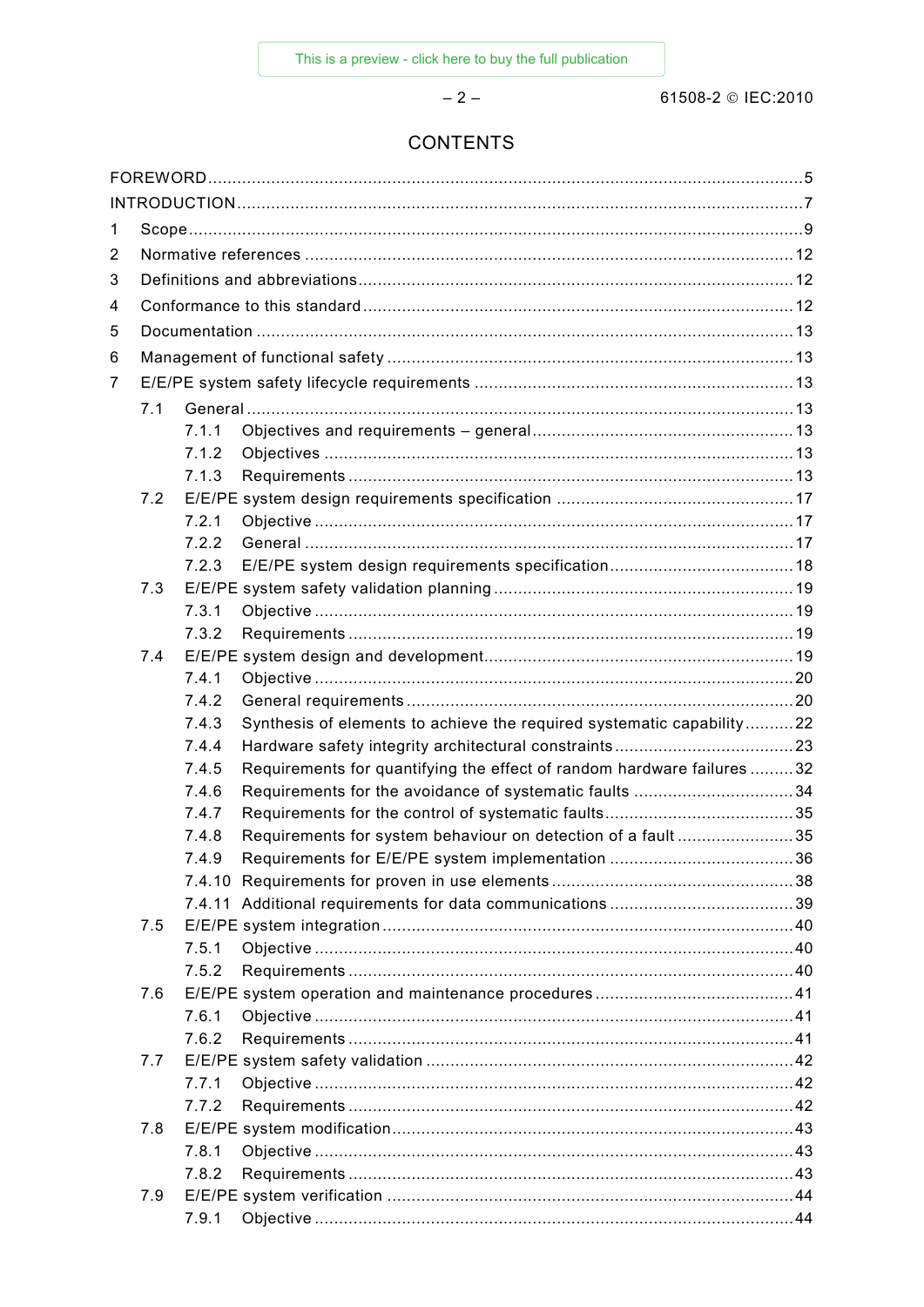61508-2 © IEC:2010 – 3 –

| 8                                                                                                                                                                                  |  |
|------------------------------------------------------------------------------------------------------------------------------------------------------------------------------------|--|
| Annex A (normative) Techniques and measures for E/E/PE safety-related systems -                                                                                                    |  |
|                                                                                                                                                                                    |  |
| Annex B (normative) Techniques and measures for E/E/PE safety-related systems -<br>avoidance of systematic failures during the different phases of the lifecycle 62                |  |
|                                                                                                                                                                                    |  |
|                                                                                                                                                                                    |  |
| Annex E (normative) Special architecture requirements for integrated circuits (ICs)                                                                                                |  |
| Annex F (informative) Techniques and measures for ASICs - avoidance of systematic                                                                                                  |  |
|                                                                                                                                                                                    |  |
|                                                                                                                                                                                    |  |
|                                                                                                                                                                                    |  |
|                                                                                                                                                                                    |  |
|                                                                                                                                                                                    |  |
| Figure 4 - Relationship between and scope of IEC 61508-2 and IEC 61508-3  15                                                                                                       |  |
| Figure 5 - Determination of the maximum SIL for specified architecture (E/E/PE safety-                                                                                             |  |
|                                                                                                                                                                                    |  |
| Figure 6 – Determination of the maximum SIL for specified architecture (E/E/PE safety-                                                                                             |  |
|                                                                                                                                                                                    |  |
|                                                                                                                                                                                    |  |
| Table 1 - Overview - realisation phase of the E/E/PE system safety lifecycle 16                                                                                                    |  |
| Table 2 - Maximum allowable safety integrity level for a safety function carried out by                                                                                            |  |
| Table 3 - Maximum allowable safety integrity level for a safety function carried out by                                                                                            |  |
|                                                                                                                                                                                    |  |
| Table A.1 - Faults or failures to be assumed when quantifying the effect of random<br>hardware failures or to be taken into account in the derivation of safe failure fraction  49 |  |
|                                                                                                                                                                                    |  |
|                                                                                                                                                                                    |  |
|                                                                                                                                                                                    |  |
|                                                                                                                                                                                    |  |
|                                                                                                                                                                                    |  |
|                                                                                                                                                                                    |  |
|                                                                                                                                                                                    |  |
|                                                                                                                                                                                    |  |
|                                                                                                                                                                                    |  |
|                                                                                                                                                                                    |  |
|                                                                                                                                                                                    |  |
|                                                                                                                                                                                    |  |
|                                                                                                                                                                                    |  |
| Table A.15 - Techniques and measures to control systematic failures caused by                                                                                                      |  |
|                                                                                                                                                                                    |  |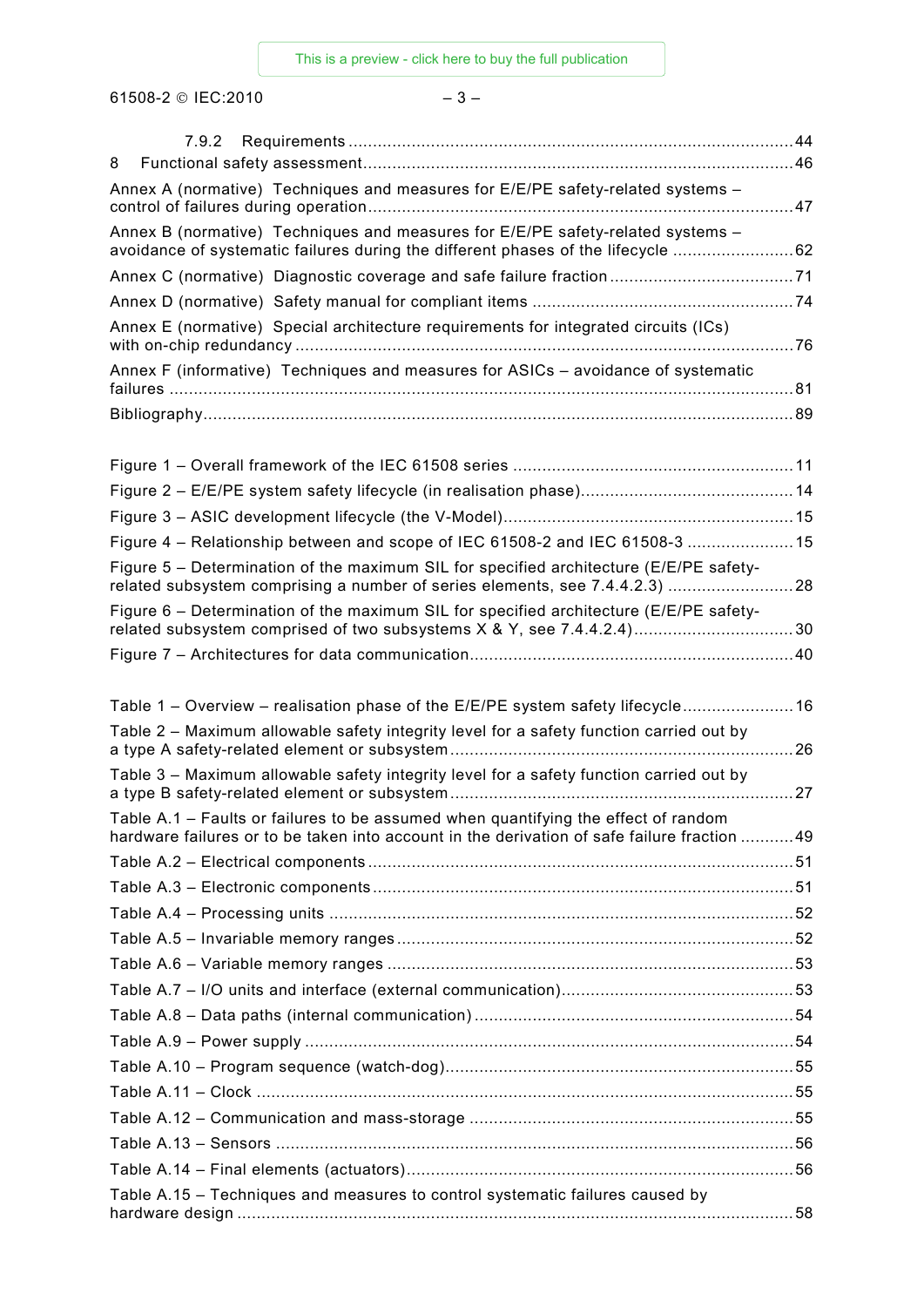| Table A.16 – Techniques and measures to control systematic failures caused by                                                                                 |     |
|---------------------------------------------------------------------------------------------------------------------------------------------------------------|-----|
| Table A.17 – Techniques and measures to control systematic operational failures60                                                                             |     |
| Table A.18 – Effectiveness of techniques and measures to control systematic failures  61                                                                      |     |
| Table B.1 – Techniques and measures to avoid mistakes during specification of                                                                                 |     |
| Table B.2 – Techniques and measures to avoid introducing faults during E/E/PE                                                                                 | .64 |
| Table B.3 – Techniques and measures to avoid faults during E/E/PE system                                                                                      |     |
| Table B.4 – Techniques and measures to avoid faults and failures during E/E/PE                                                                                |     |
| Table B.5 - Techniques and measures to avoid faults during E/E/PE system safety                                                                               |     |
| Table B.6 – Effectiveness of techniques and measures to avoid systematic failures68                                                                           |     |
|                                                                                                                                                               |     |
|                                                                                                                                                               |     |
| Table F.1 – Techniques and measures to avoid introducing faults during ASIC's design                                                                          |     |
| Table F.2 - Techniques and measures to avoid introducing faults during ASIC design<br>and development: User programmable ICs (FPGA/PLD/CPLD) (see 7.4.6.7) 86 |     |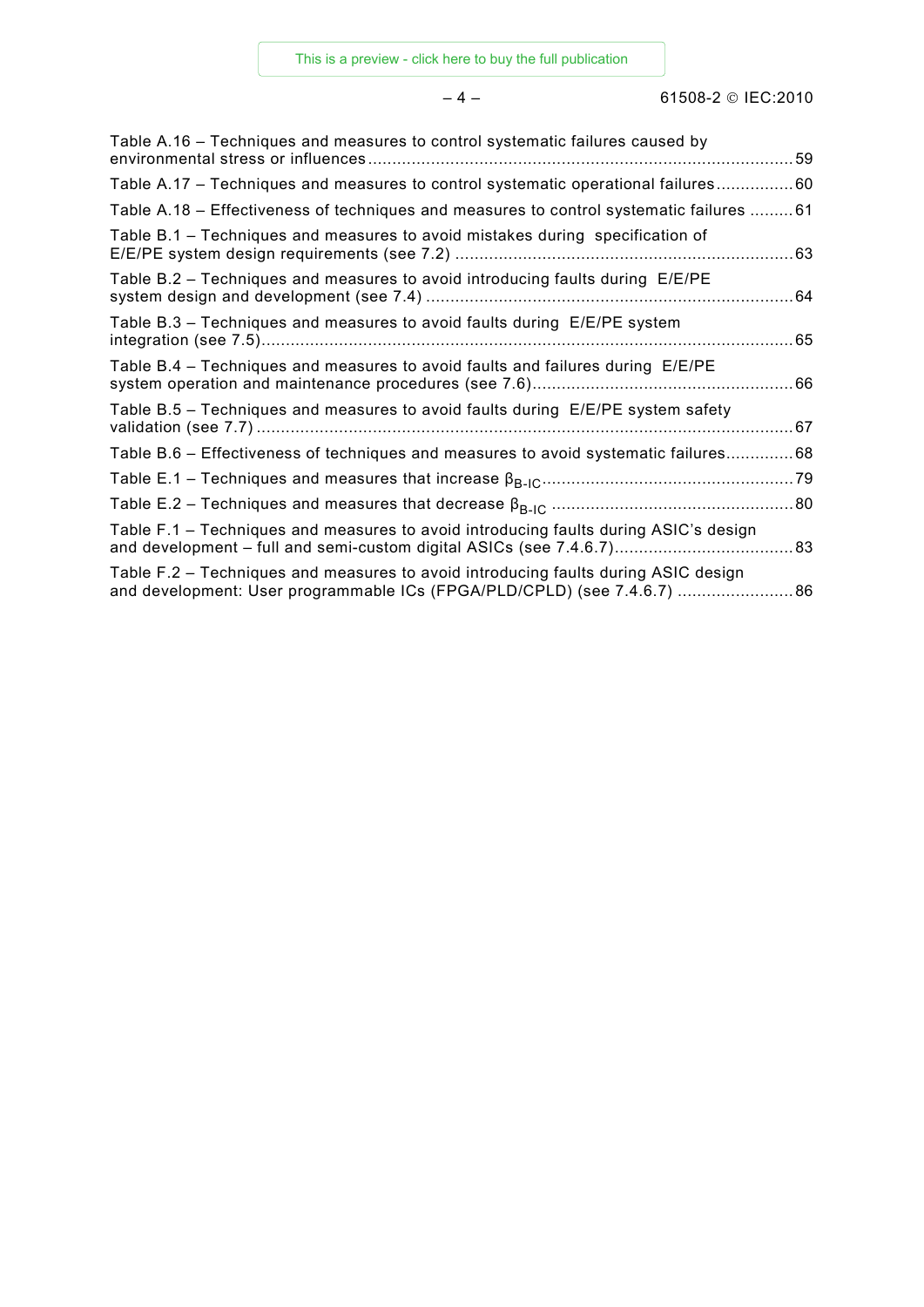<span id="page-4-0"></span>61508-2 © IFC:2010 – 5 –

#### INTERNATIONAL ELECTROTECHNICAL COMMISSION  $\frac{1}{2}$  ,  $\frac{1}{2}$  ,  $\frac{1}{2}$  ,  $\frac{1}{2}$  ,  $\frac{1}{2}$  ,  $\frac{1}{2}$

#### **FUNCTIONAL SAFETY OF ELECTRICAL/ELECTRONIC/ PROGRAMMABLE ELECTRONIC SAFETY-RELATED SYSTEMS –**

#### **Part 2: Requirements for electrical/electronic/programmable electronic safety-related systems**

#### FOREWORD

- 1) The International Electrotechnical Commission (IEC) is a worldwide organization for standardization comprising all national electrotechnical committees (IEC National Committees). The object of IEC is to promote international co-operation on all questions concerning standardization in the electrical and electronic fields. To this end and in addition to other activities, IEC publishes International Standards, Technical Specifications, Technical Reports, Publicly Available Specifications (PAS) and Guides (hereafter referred to as "IEC Publication(s)"). Their preparation is entrusted to technical committees; any IEC National Committee interested in the subject dealt with may participate in this preparatory work. International, governmental and nongovernmental organizations liaising with the IEC also participate in this preparation. IEC collaborates closely with the International Organization for Standardization (ISO) in accordance with conditions determined by agreement between the two organizations.
- 2) The formal decisions or agreements of IEC on technical matters express, as nearly as possible, an international consensus of opinion on the relevant subjects since each technical committee has representation from all interested IEC National Committees.
- 3) IEC Publications have the form of recommendations for international use and are accepted by IEC National Committees in that sense. While all reasonable efforts are made to ensure that the technical content of IEC Publications is accurate, IEC cannot be held responsible for the way in which they are used or for any misinterpretation by any end user.
- 4) In order to promote international uniformity, IEC National Committees undertake to apply IEC Publications transparently to the maximum extent possible in their national and regional publications. Any divergence between any IEC Publication and the corresponding national or regional publication shall be clearly indicated in the latter.
- 5) IEC itself does not provide any attestation of conformity. Independent certification bodies provide conformity assessment services and, in some areas, access to IEC marks of conformity. IEC is not responsible for any services carried out by independent certification bodies.
- 6) All users should ensure that they have the latest edition of this publication.
- 7) No liability shall attach to IEC or its directors, employees, servants or agents including individual experts and members of its technical committees and IEC National Committees for any personal injury, property damage or other damage of any nature whatsoever, whether direct or indirect, or for costs (including legal fees) and expenses arising out of the publication, use of, or reliance upon, this IEC Publication or any other IEC Publications.
- 8) Attention is drawn to the Normative references cited in this publication. Use of the referenced publications is indispensable for the correct application of this publication.
- 9) Attention is drawn to the possibility that some of the elements of this IEC Publication may be the subject of patent rights. IEC shall not be held responsible for identifying any or all such patent rights.

International Standard IEC 61508-2 has been prepared by subcommittee 65A: System aspects, of IEC technical committee 65: Industrial-process measurement, control and automation.

This second edition cancels and replaces the first edition published in 2000. This edition constitutes a technical revision.

This edition has been subject to a thorough review and incorporates many comments received at the various revision stages.

It has the status of a basic safety publication according to IEC Guide 104.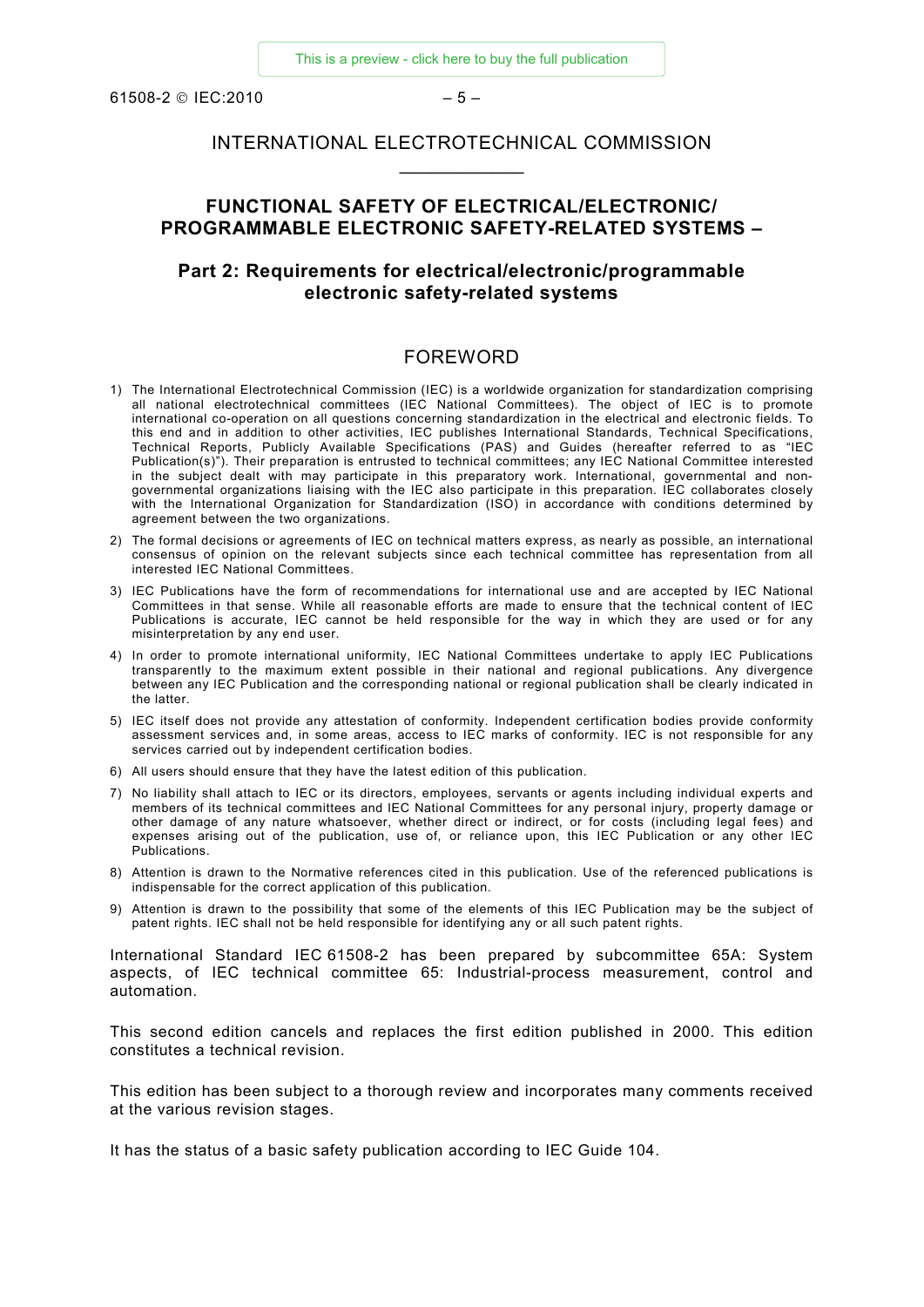$-6 - 6$  – 61508-2 © IEC:2010

The text of this standard is based on the following documents:

| <b>FDIS</b>  | Report on voting |
|--------------|------------------|
| 65A/549/FDIS | 65A/573/RVD      |

Full information on the voting for the approval of this standard can be found in the report on voting indicated in the above table.

This publication has been drafted in accordance with the ISO/IEC Directives, Part 2

A list of all parts of the IEC 61508 series, published under the general title *Functional safety of electrical / electronic / programmable electronic safety-related systems*, can be found on the IEC website.

The committee has decided that the contents of this publication will remain unchanged until the maintenance result date indicated on the IEC web site under "http://webstore.iec.ch" in the data related to the specific publication. At this date, the publication will be

- reconfirmed,
- withdrawn,
- replaced by a revised edition, or
- amended.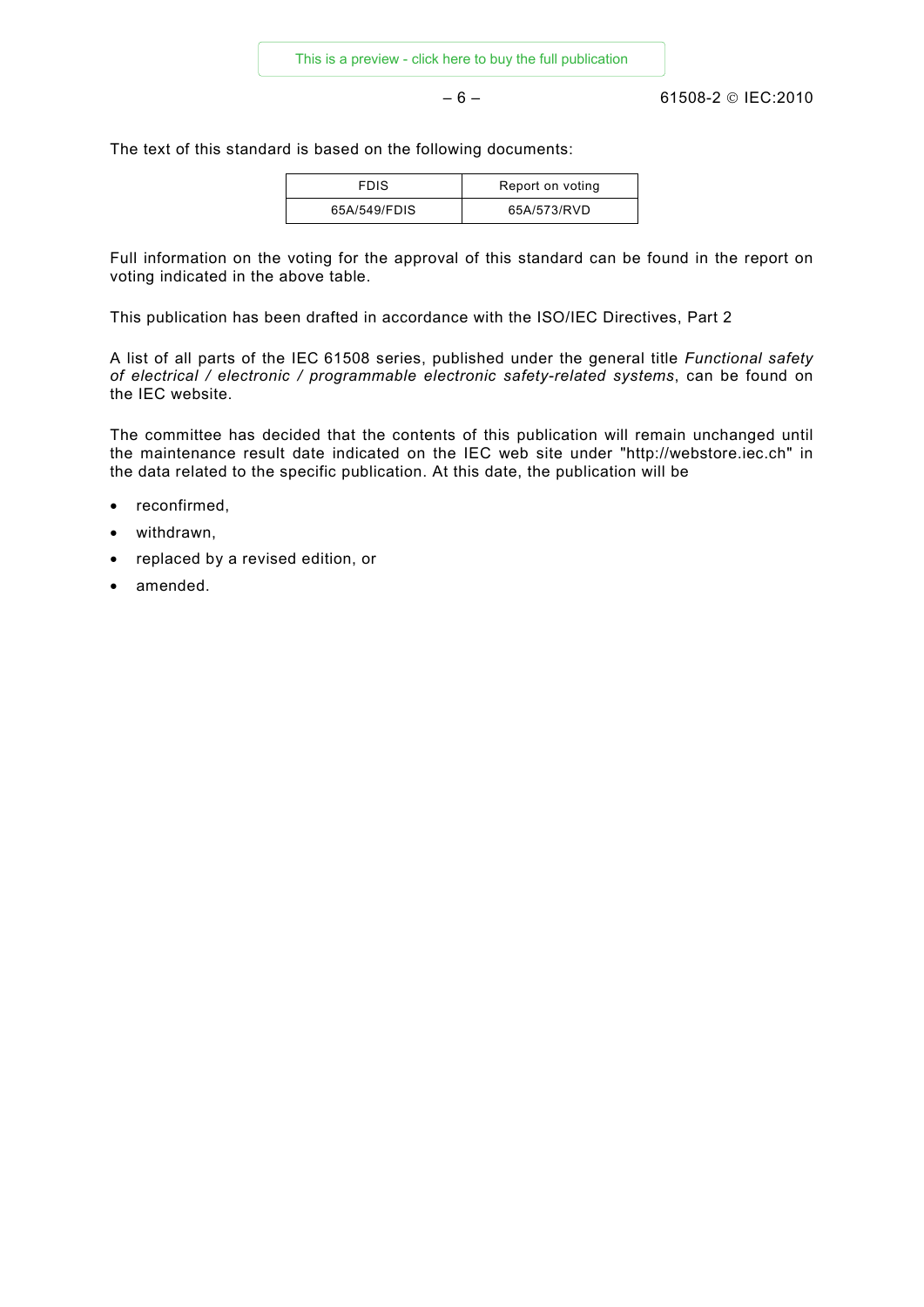<span id="page-6-0"></span> $61508-2$  © IFC: 2010 – 7 –

#### INTRODUCTION

Systems comprised of electrical and/or electronic elements have been used for many years to perform safety functions in most application sectors. Computer-based systems (generically referred to as programmable electronic systems) are being used in all application sectors to perform non-safety functions and, increasingly, to perform safety functions. If computer system technology is to be effectively and safely exploited, it is essential that those responsible for making decisions have sufficient guidance on the safety aspects on which to make these decisions.

This International Standard sets out a generic approach for all safety lifecycle activities for systems comprised of electrical and/or electronic and/or programmable electronic (E/E/PE) elements that are used to perform safety functions. This unified approach has been adopted in order that a rational and consistent technical policy be developed for all electrically-based safety-related systems. A major objective is to facilitate the development of product and application sector international standards based on the IEC 61508 series.

NOTE 1 Examples of product and application sector international standards based on the IEC 61508 series are given in the Bibliography (see references [1], [2] and [3]).

In most situations, safety is achieved by a number of systems which rely on many technologies (for example mechanical, hydraulic, pneumatic, electrical, electronic, programmable electronic). Any safety strategy must therefore consider not only all the elements within an individual system (for example sensors, controlling devices and actuators) but also all the safety-related systems making up the total combination of safety-related systems. Therefore, while this International Standard is concerned with E/E/PE safety-related systems, it may also provide a framework within which safety-related systems based on other technologies may be considered.

It is recognized that there is a great variety of applications using E/E/PE safety-related systems in a variety of application sectors and covering a wide range of complexity, hazard and risk potentials. In any particular application, the required safety measures will be dependent on many factors specific to the application. This International Standard, by being generic, will enable such measures to be formulated in future product and application sector international standards and in revisions of those that already exist.

This International Standard

- considers all relevant overall, E/E/PE system and software safety lifecycle phases (for example, from initial concept, though design, implementation, operation and maintenance to decommissioning) when E/E/PE systems are used to perform safety functions;
- has been conceived with a rapidly developing technology in mind; the framework is sufficiently robust and comprehensive to cater for future developments;
- enables product and application sector international standards, dealing with E/E/PE safety-related systems, to be developed; the development of product and application sector international standards, within the framework of this standard, should lead to a high level of consistency (for example, of underlying principles, terminology etc.) both within application sectors and across application sectors; this will have both safety and economic benefits;
- provides a method for the development of the safety requirements specification necessary to achieve the required functional safety for E/E/PE safety-related systems;
- adopts a risk-based approach by which the safety integrity requirements can be determined;
- introduces safety integrity levels for specifying the target level of safety integrity for the safety functions to be implemented by the E/E/PE safety-related systems;

NOTE 2 The standard does not specify the safety integrity level requirements for any safety function, nor does it mandate how the safety integrity level is determined. Instead it provides a risk-based conceptual framework and example techniques.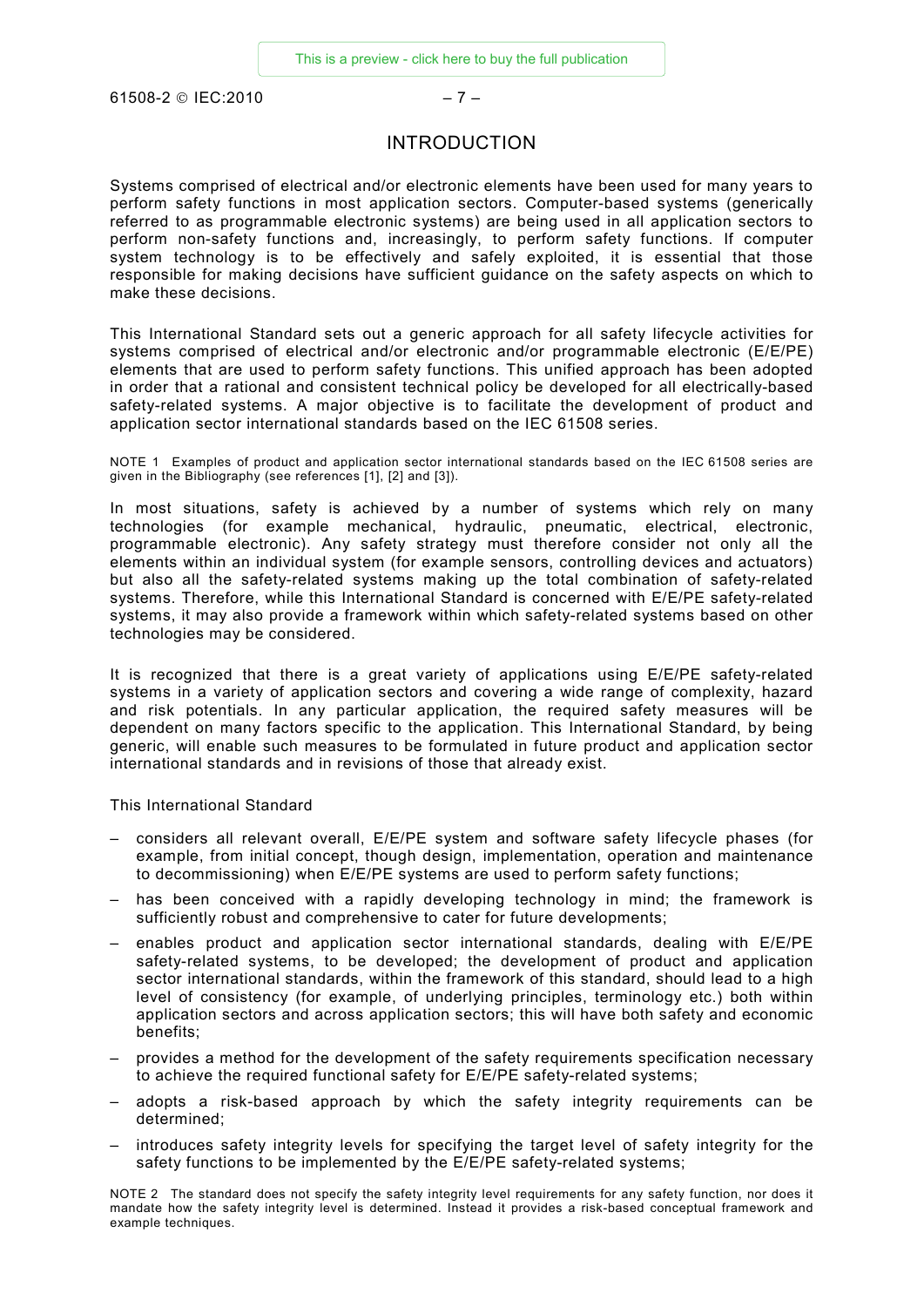– 8 – 61508-2 © IEC:2010

- sets target failure measures for safety functions carried out by E/E/PE safety-related systems, which are linked to the safety integrity levels;
- a low demand mode of operation, the lower limit is set at an average probability of a dangerous failure on demand of  $10^{-5}$ .
- a high demand or a continuous mode of operation, the lower limit is set at an average frequency of a dangerous failure of  $10^{-9}$  [h<sup>-1</sup>];

NOTE 3 A single E/E/PE safety-related system does not necessarily mean a single-channel architecture.

NOTE 4 It may be possible to achieve designs of safety-related systems with lower values for the target safety integrity for non-complex systems, but these limits are considered to represent what can be achieved for relatively complex systems (for example programmable electronic safety-related systems) at the present time.

- sets requirements for the avoidance and control of systematic faults, which are based on experience and judgement from practical experience gained in industry. Even though the probability of occurrence of systematic failures cannot in general be quantified the standard does, however, allow a claim to be made, for a specified safety function, that the target failure measure associated with the safety function can be considered to be achieved if all the requirements in the standard have been met;
- introduces systematic capability which applies to an element with respect to its confidence that the systematic safety integrity meets the requirements of the specified safety integrity level;
- adopts a broad range of principles, techniques and measures to achieve functional safety for E/E/PE safety-related systems, but does not explicitly use the concept of fail safe. However, the concepts of "fail safe" and "inherently safe" principles may be applicable and adoption of such concepts is acceptable providing the requirements of the relevant clauses in the standard are met.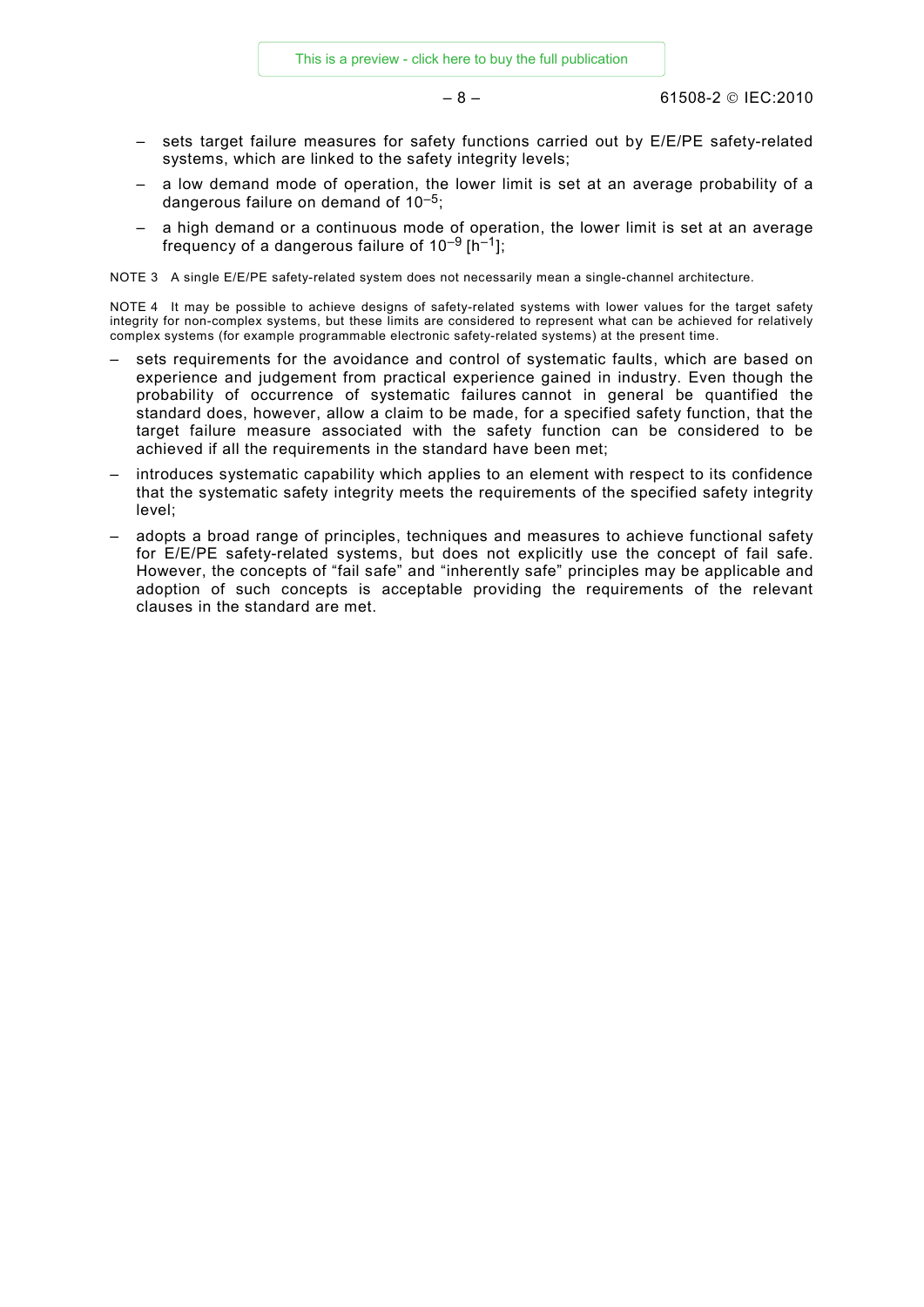#### <span id="page-8-0"></span>**FUNCTIONAL SAFETY OF ELECTRICAL/ELECTRONIC/ PROGRAMMABLE ELECTRONIC SAFETY-RELATED SYSTEMS –**

**Part 2: Requirements for electrical/electronic/programmable electronic safety-related systems** 

#### **1 Scope**

- **1.1** This part of the IEC 61508 series
- a) is intended to be used only after a thorough understanding of IEC 61508-1, which provides the overall framework for the achievement of functional safety;
- b) applies to any safety-related system, as defined by IEC 61508-1, that contains at least one electrical, electronic or programmable electronic element;
- c) applies to all elements within an E/E/PE safety-related system (including sensors, actuators and the operator interface);
- d) specifies how to refine the E/E/PE system safety requirements specification, developed in accordance with IEC 61508-1 (comprising the E/E/PE system safety functions requirements specification and the E/E/PE system safety integrity requirements specification), into the E/E/PE system design requirements specification;
- e) specifies the requirements for activities that are to be applied during the design and manufacture of the E/E/PE safety-related systems (i.e. establishes the E/E/PE system safety lifecycle model) except software, which is dealt with in IEC 61508-3 (see Figures 2 to 4). These requirements include the application of techniques and measures that are graded against the safety integrity level, for the avoidance of, and control of, faults and failures;
- f) specifies the information necessary for carrying out the installation, commissioning and final safety validation of the E/E/PE safety-related systems;
- g) does not apply to the operation and maintenance phase of the E/E/PE safety-related systems – this is dealt with in IEC 61508-1 – however, IEC 61508-2 does provide requirements for the preparation of information and procedures needed by the user for the operation and maintenance of the E/E/PE safety-related systems;
- h) specifies requirements to be met by the organisation carrying out any modification of the E/E/PE safety-related systems;

NOTE 1 This part of IEC 61508 is mainly directed at suppliers and/or in-company engineering departments, hence the inclusion of requirements for modification.

NOTE 2 The relationship between IEC 61508-2 and IEC 61508-3 is illustrated in Figure 4.

i) does not apply for medical equipment in compliance with the IEC 60601 series.

**1.2** IEC 61508-1, IEC 61508-2, IEC 61508-3 and IEC 61508-4 are basic safety publications, although this status does not apply in the context of low complexity E/E/PE safety-related systems (see 3.4.3 of IEC 61508-4). As basic safety publications, they are intended for use by technical committees in the preparation of standards in accordance with the principles contained in IEC Guide 104 and ISO/IEC Guide 51. IEC 61508-1, IEC 61508-2, IEC 61508-3 and IEC 61508-4 are also intended for use as stand-alone standards. The horizontal safety function of this international standard does not apply to medical equipment in compliance with the IEC 60601 series.

**1.3** One of the responsibilities of a technical committee is, wherever applicable, to make use of basic safety publications in the preparation of its publications. In this context, the requirements, test methods or test conditions of this basic safety publication will not apply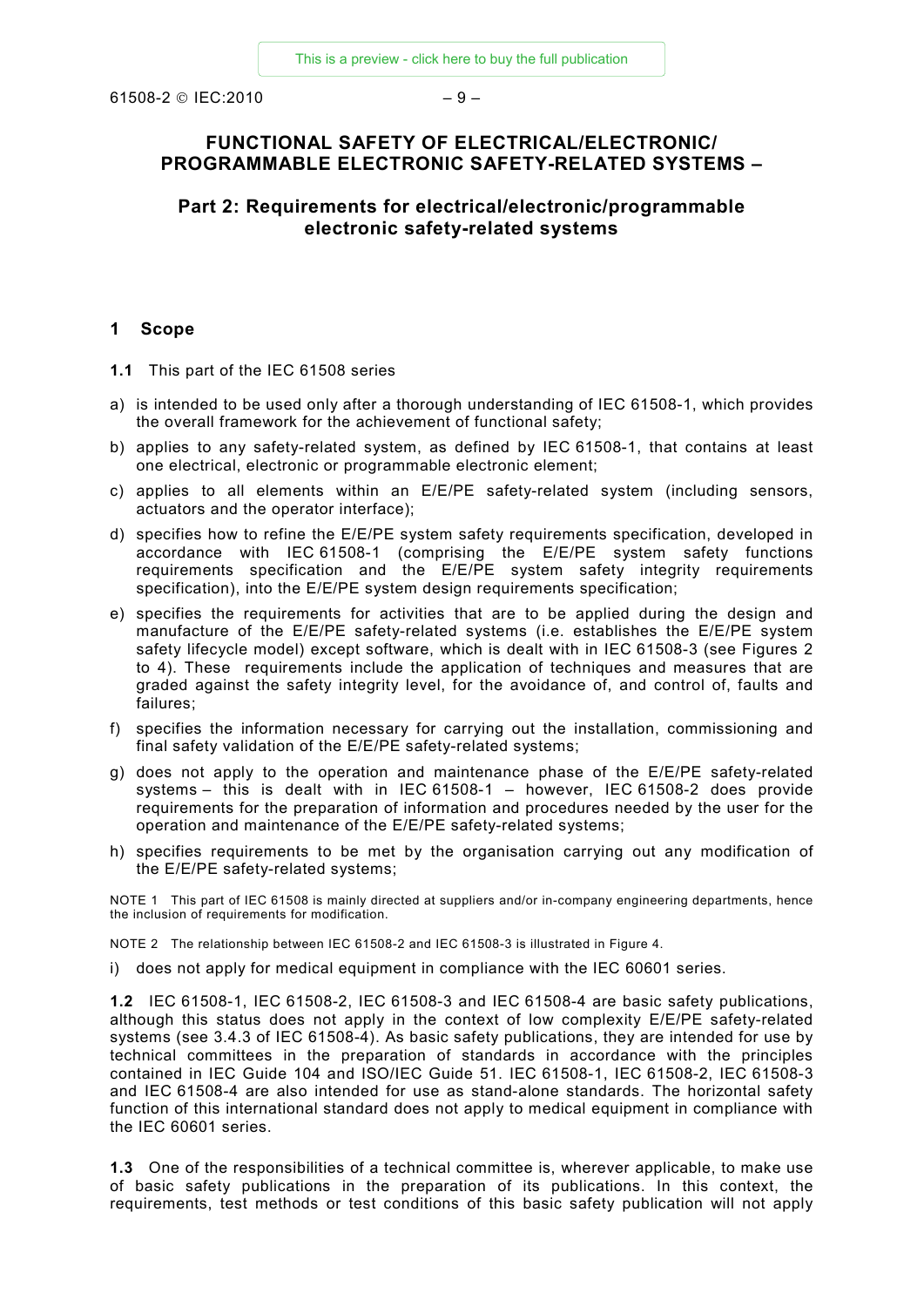– 10 – 61508-2 © IEC:2010

unless specifically referred to or included in the publications prepared by those technical committees.

NOTE The functional safety of an E/E/PE safety-related system can only be achieved when all related requirements are met. Therefore, it is important that all related requirements are carefully considered and adequately referenced.

**1.4** Figure 1 shows the overall framework of the IEC 61508 series and indicates the role that IEC 61508-2 plays in the achievement of functional safety for E/E/PE safety-related systems. Annex A of IEC 61508-6 describes the application of IEC 61508-2 and IEC 61508-3.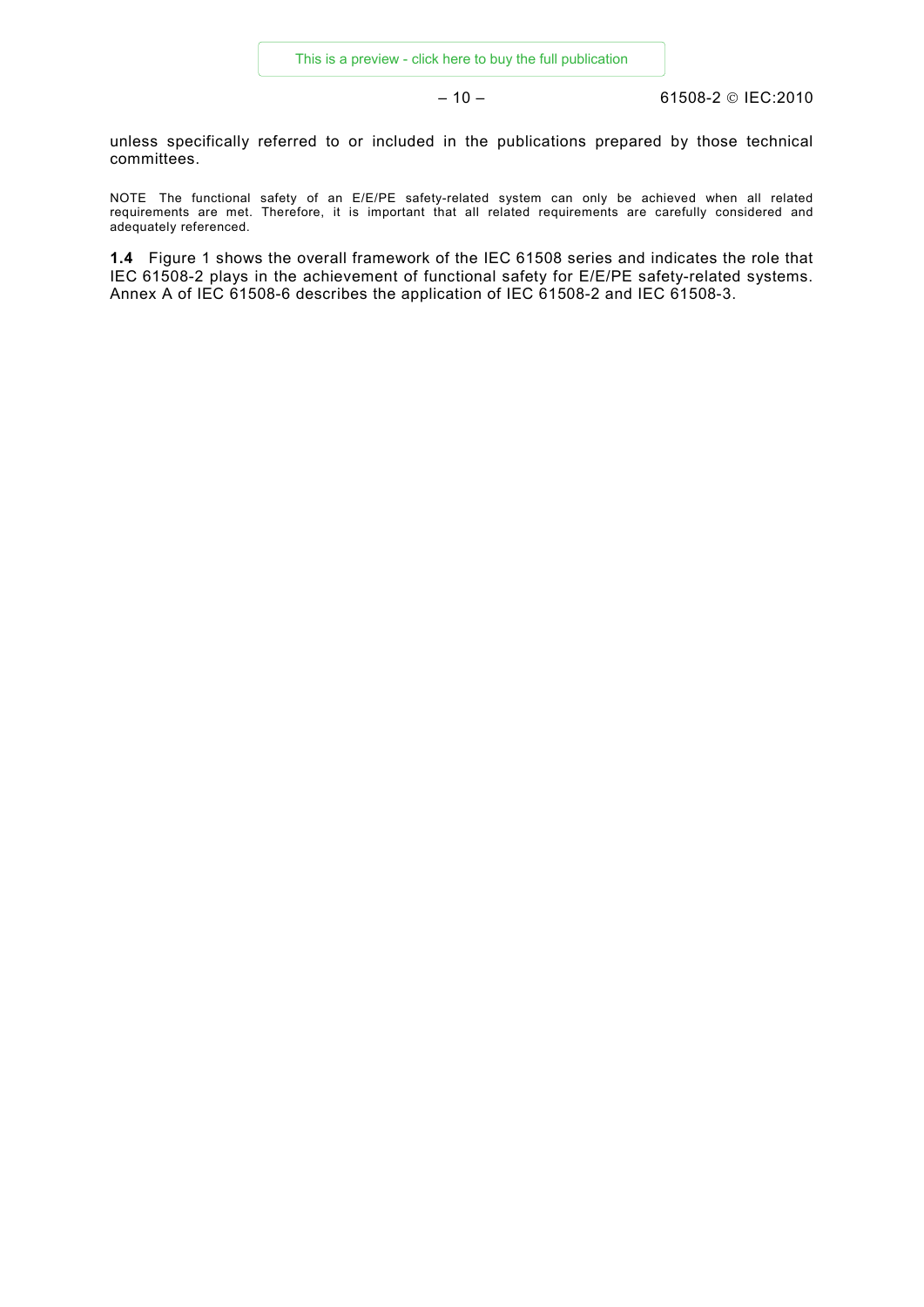[This is a preview - click here to buy the full publication](https://webstore.iec.ch/publication/5516&preview=1)

<span id="page-10-0"></span>61508-2 © IEC:2010 – 11 –



**Figure 1 – Overall framework of the IEC 61508 series**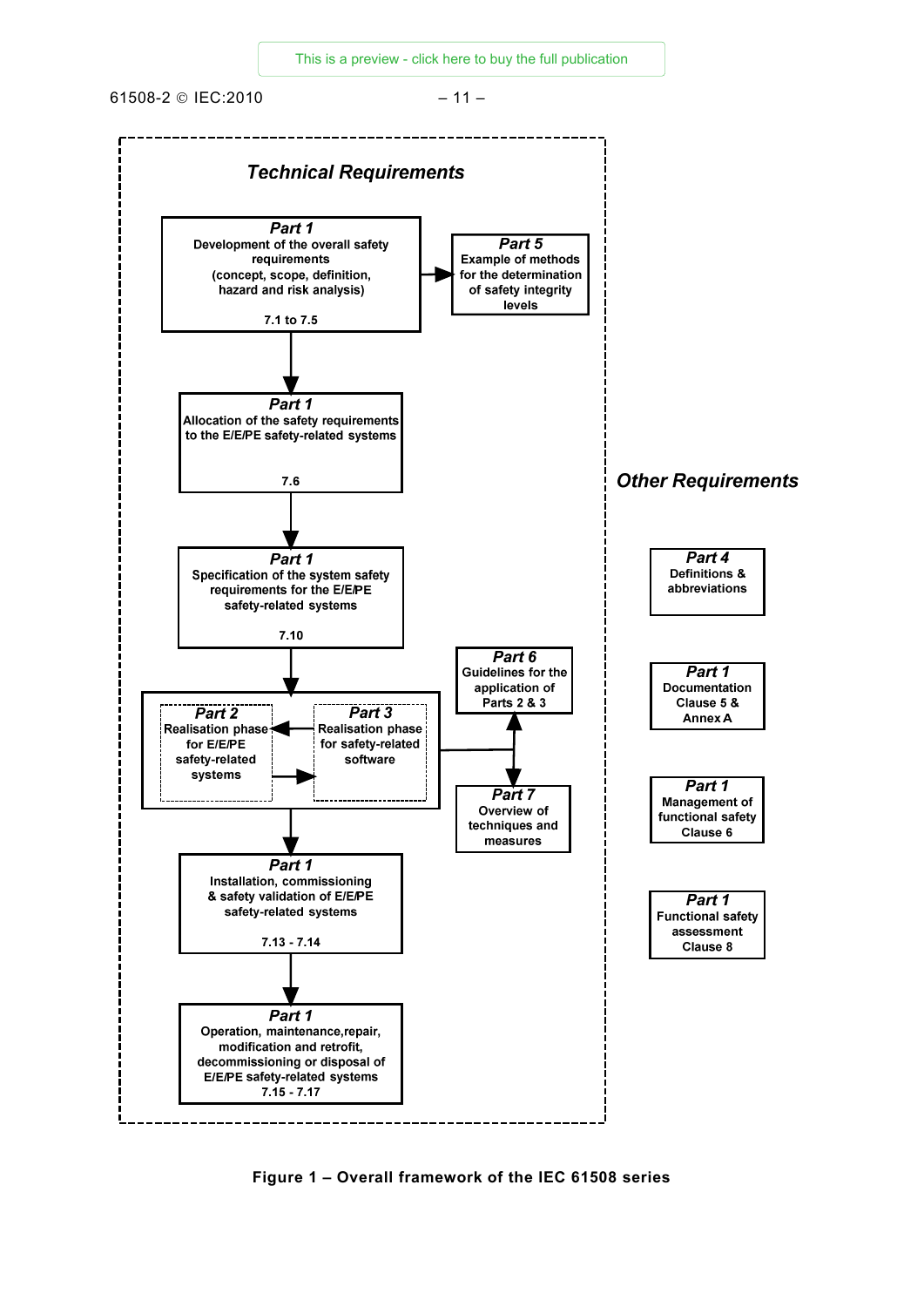#### <span id="page-11-0"></span>**2 Normative references**

The following referenced documents are indispensable for the application of this document. For dated references, only the edition cited applies. For undated references, the latest edition of the referenced document (including any amendments) applies.

IEC 60947-5-1, *Low-voltage switchgear and controlgear – Part 5-1: Control circuit devices and switching elements – Electromechanical control circuit devices*

IEC/TS 61000-1-2, *Electromagnetic compatibility (EMC) – Part 1-2: General – Methodology for the achievement of functional safety of electrical and electronic systems including equipment with regard to electromagnetic phenomena*

IEC 61326-3-1, *Electrical equipment for measurement, control and laboratory use – EMC requirements – Part 3-1: Immunity requirements for safety-related systems and for equipment intended to perform safety-related functions (functional safety) – General industrial applications*

IEC 61508-1: 2010, *Functional safety of electrical/electronic/programmable electronic safetyrelated systems – Part 1: General requirements*

IEC 61508-3: 2010, *Functional safety of electrical/electronic/programmable electronic safetyrelated systems – Part 3: Software requirements*

IEC 61508-4: 2010, *Functional safety of electrical/electronic/programmable electronic safetyrelated systems – Part 4: Definitions and abbreviations*

IEC 61508-7: 2010, *Functional safety of electrical/electronic/programmable electronic safety related systems – Part 7: Overview of techniques and measures*

IEC 61784-3, *Industrial communication networks – Profiles – Part 3: Functional safety fieldbuses – General rules and profile definitions*

IEC 62280-1, *Railway applications – Communication, signalling and processing systems – Part 1: Safety-related communication in closed transmission systems* 

IEC 62280-2, *Railway applications – Communication, signalling and processing systems – Part 2: Safety-related communication in open transmission systems* 

IEC Guide 104:1997, *The preparation of safety publications and the use of basic safety publications and group safety publications* 

ISO/IEC Guide 51:1999, *Safety aspects – Guidelines for their inclusion in standards* 

EN 50205, *Relays with forcibly guided (mechanically linked) contacts*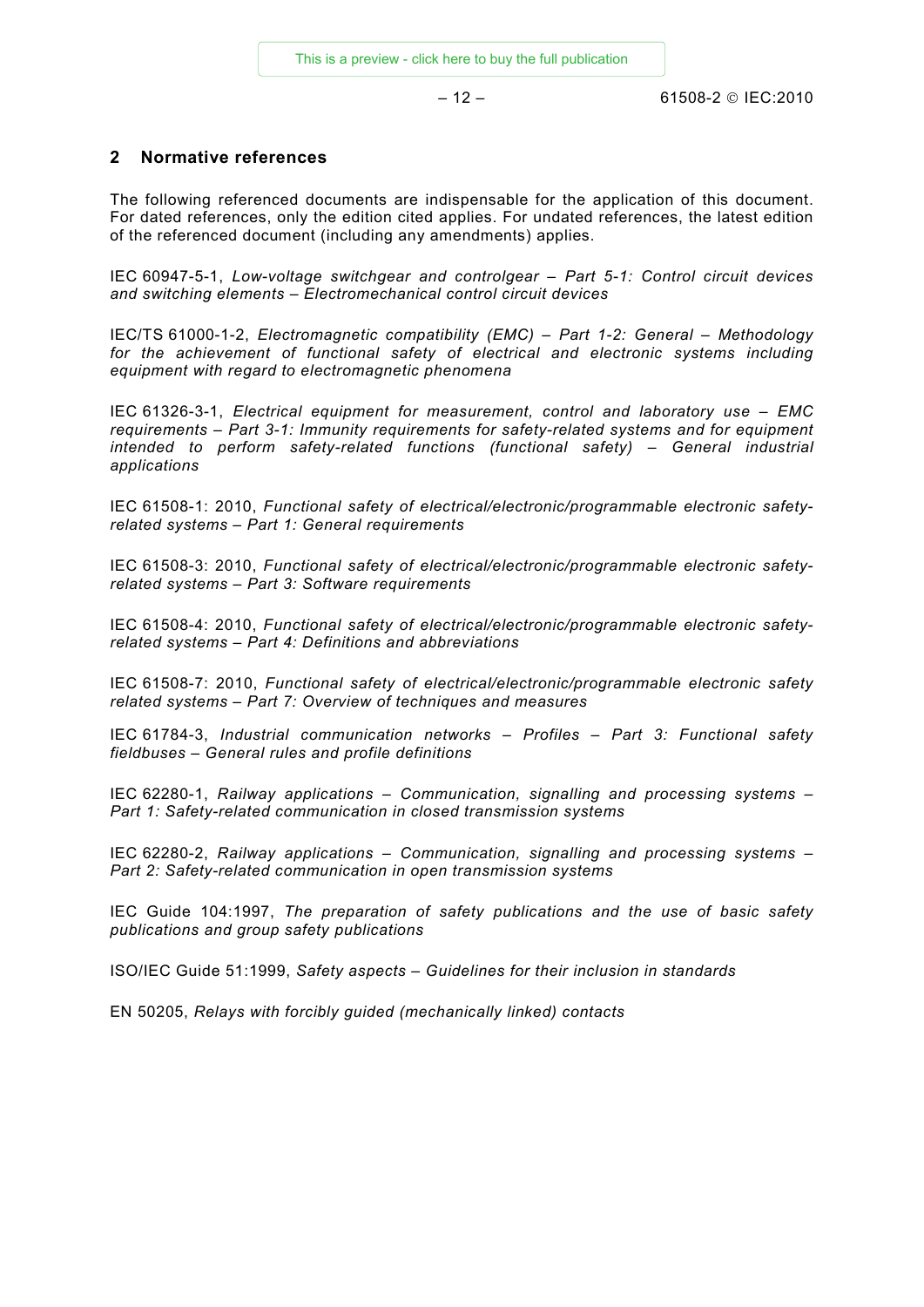– 90 – 61508-2 © CEI:2010

#### SOMMAIRE

| 1 |     |       |                                                                          |  |  |
|---|-----|-------|--------------------------------------------------------------------------|--|--|
| 2 |     |       |                                                                          |  |  |
| 3 |     |       |                                                                          |  |  |
| 4 |     |       |                                                                          |  |  |
| 5 |     |       |                                                                          |  |  |
| 6 |     |       |                                                                          |  |  |
| 7 |     |       |                                                                          |  |  |
|   |     |       | Exigences concernant le cycle de vie de sécurité des systèmes E/E/PE 101 |  |  |
|   | 7.1 | 7.1.1 |                                                                          |  |  |
|   |     | 7.1.2 |                                                                          |  |  |
|   |     | 7.1.3 |                                                                          |  |  |
|   | 7.2 |       | Spécification des exigences de conception des systèmes E/E/PE  107       |  |  |
|   |     | 7.2.1 |                                                                          |  |  |
|   |     | 7.2.2 |                                                                          |  |  |
|   |     | 7.2.3 | Spécification des exigences de conception des systèmes E/E/PE 108        |  |  |
|   | 7.3 |       | Planification de la validation de la sécurité des systèmes E/E/PE 109    |  |  |
|   |     | 7.3.1 |                                                                          |  |  |
|   |     | 7.3.2 |                                                                          |  |  |
|   | 7.4 |       |                                                                          |  |  |
|   |     | 7.4.1 |                                                                          |  |  |
|   |     | 7.4.2 |                                                                          |  |  |
|   |     | 7.4.3 | Synthèse des éléments permettant d'obtenir la capabilité                 |  |  |
|   |     | 7.4.4 | Contraintes architecturales portant sur l'intégrité de sécurité du       |  |  |
|   |     | 7.4.5 | Exigences relatives à la quantification de l'effet de défaillances       |  |  |
|   |     | 7.4.6 | Exigences pour l'évitement des anomalies systématiques  125              |  |  |
|   |     | 7.4.7 | Exigences pour la maîtrise des anomalies systématiques 126               |  |  |
|   |     | 7.4.8 | Exigences relatives au comportement du système, lors de la               |  |  |
|   |     | 7.4.9 | Exigences relatives à la mise en œuvre du système E/E/PE 128             |  |  |
|   |     |       | 7.4.10 Exigences relatives aux éléments éprouvés par une utilisation     |  |  |
|   |     |       | 7.4.11 Exigences supplémentaires relatives aux communications de         |  |  |
|   | 7.5 |       |                                                                          |  |  |
|   |     | 7.5.1 |                                                                          |  |  |
|   |     | 7.5.2 |                                                                          |  |  |
|   | 7.6 |       | Procédures d'exploitation et de maintenance des systèmes E/E/PE  133     |  |  |
|   |     | 7.6.1 |                                                                          |  |  |
|   |     | 7.6.2 |                                                                          |  |  |
|   | 7.7 |       |                                                                          |  |  |
|   |     | 7.7.1 |                                                                          |  |  |
|   |     | 7.7.2 |                                                                          |  |  |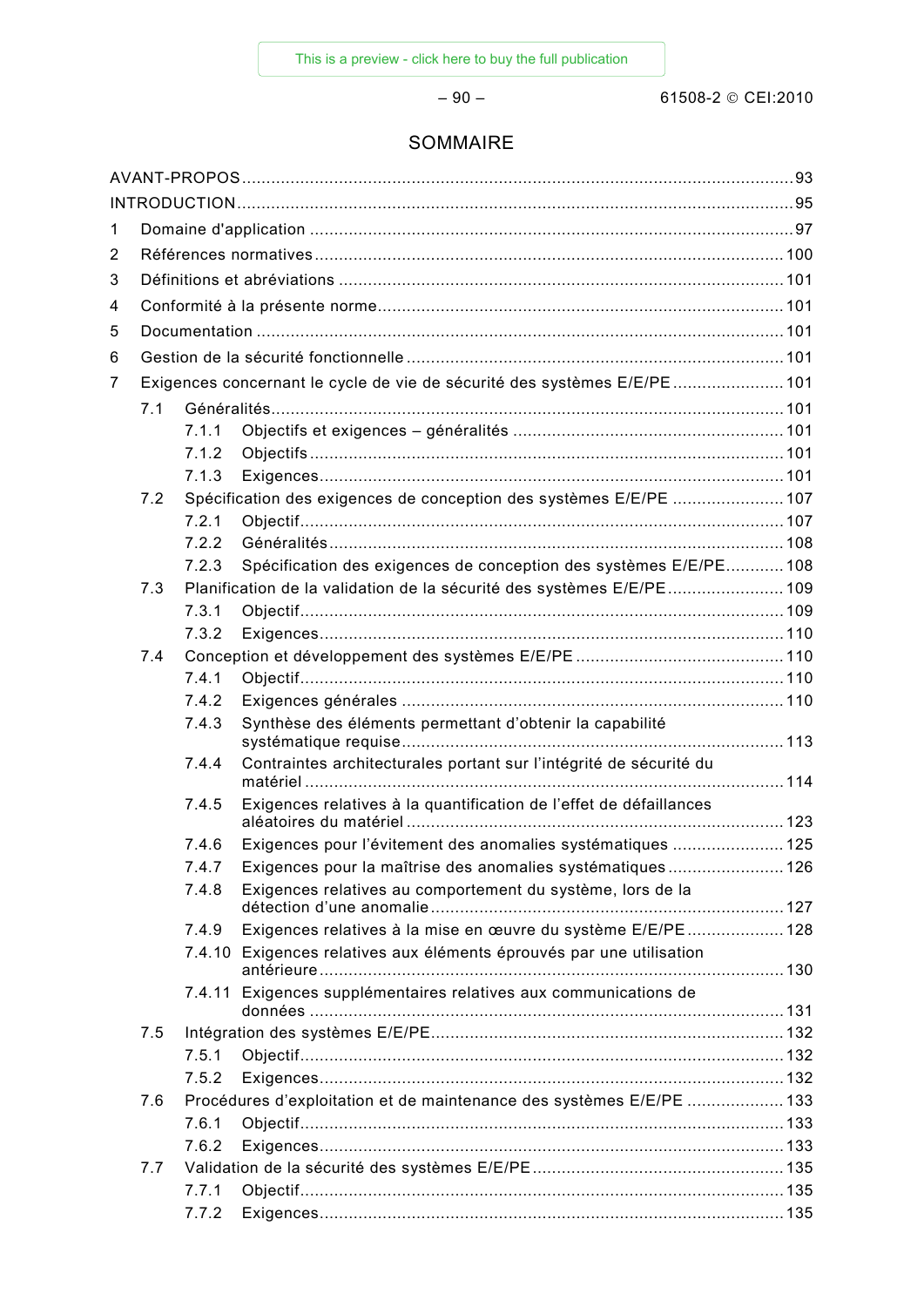| 61508-2 © CEI:2010 |  |  |  |  |  |  |
|--------------------|--|--|--|--|--|--|
|--------------------|--|--|--|--|--|--|

### $-91-$

| 7.8          |                                                                                                                                                                              |  |
|--------------|------------------------------------------------------------------------------------------------------------------------------------------------------------------------------|--|
| 7.8.1        |                                                                                                                                                                              |  |
| 7.8.2<br>7.9 |                                                                                                                                                                              |  |
| 7.9.1        |                                                                                                                                                                              |  |
| 7.9.2        |                                                                                                                                                                              |  |
| 8            |                                                                                                                                                                              |  |
|              | Annexe A (normative) Techniques et mesures applicables aux systèmes E/E/PE                                                                                                   |  |
|              | Annexe B (normative) Techniques et mesures applicables aux systèmes E/E/PE<br>relatifs à la sécurité - évitement des défaillances systématiques lors des différentes         |  |
|              | Annexe C (normative) Couverture de diagnostic et proportion de défaillances en                                                                                               |  |
|              |                                                                                                                                                                              |  |
|              | Annexe E (normative) Exigences d'architecture particulières relatives aux circuits                                                                                           |  |
|              | Annexe F (informative) Techniques et mesures pour les ASIC - évitement des                                                                                                   |  |
|              |                                                                                                                                                                              |  |
|              |                                                                                                                                                                              |  |
|              |                                                                                                                                                                              |  |
|              | Figure 2 – Cycle de vie de sécurité du système E/E/PE (en phase de réalisation) 103                                                                                          |  |
|              | Figure 3 – Cycle de vie de développement d'un ASIC (modèle en V)  104                                                                                                        |  |
|              | Figure 4 - Relation et domaine d'application pour la CEI 61508-2 et la CEI 61508-3  105                                                                                      |  |
|              | Figure 5 - Détermination du SIL maximal pour l'architecture spécifiée (sous-système<br>E/E/PE relatif à la sécurité comprenant un grand nombre d'éléments en série, voir     |  |
|              |                                                                                                                                                                              |  |
|              | Figure 6 - Détermination du SIL maximal pour l'architecture spécifiée (sous-système<br>E/E/PE relatif à la sécurité comprenant deux sous-systèmes X & Y, voir 7.4.4.2.4) 121 |  |
|              |                                                                                                                                                                              |  |
|              | Tableau 1 – Présentation – Phase de réalisation du cycle de vie de sécurité du                                                                                               |  |
|              | Tableau 2 – Niveau d'intégrité de sécurité maximal admissible pour une fonction de<br>sécurité exécutée par un élément ou sous-système relatif à la sécurité de type A117    |  |
|              | Tableau 3 – Niveau d'intégrité de sécurité maximal admissible pour une fonction de<br>sécurité exécutée par un élément ou sous-système relatif à la sécurité de type B118    |  |
|              | Tableau A.1 - Anomalies ou défaillances à supposer lors de la quantification de l'effet<br>des défaillances aléatoires du matériel ou à prendre en compte pour déduire la    |  |
|              |                                                                                                                                                                              |  |
|              |                                                                                                                                                                              |  |
|              |                                                                                                                                                                              |  |
|              |                                                                                                                                                                              |  |
|              |                                                                                                                                                                              |  |
|              |                                                                                                                                                                              |  |
|              |                                                                                                                                                                              |  |
|              |                                                                                                                                                                              |  |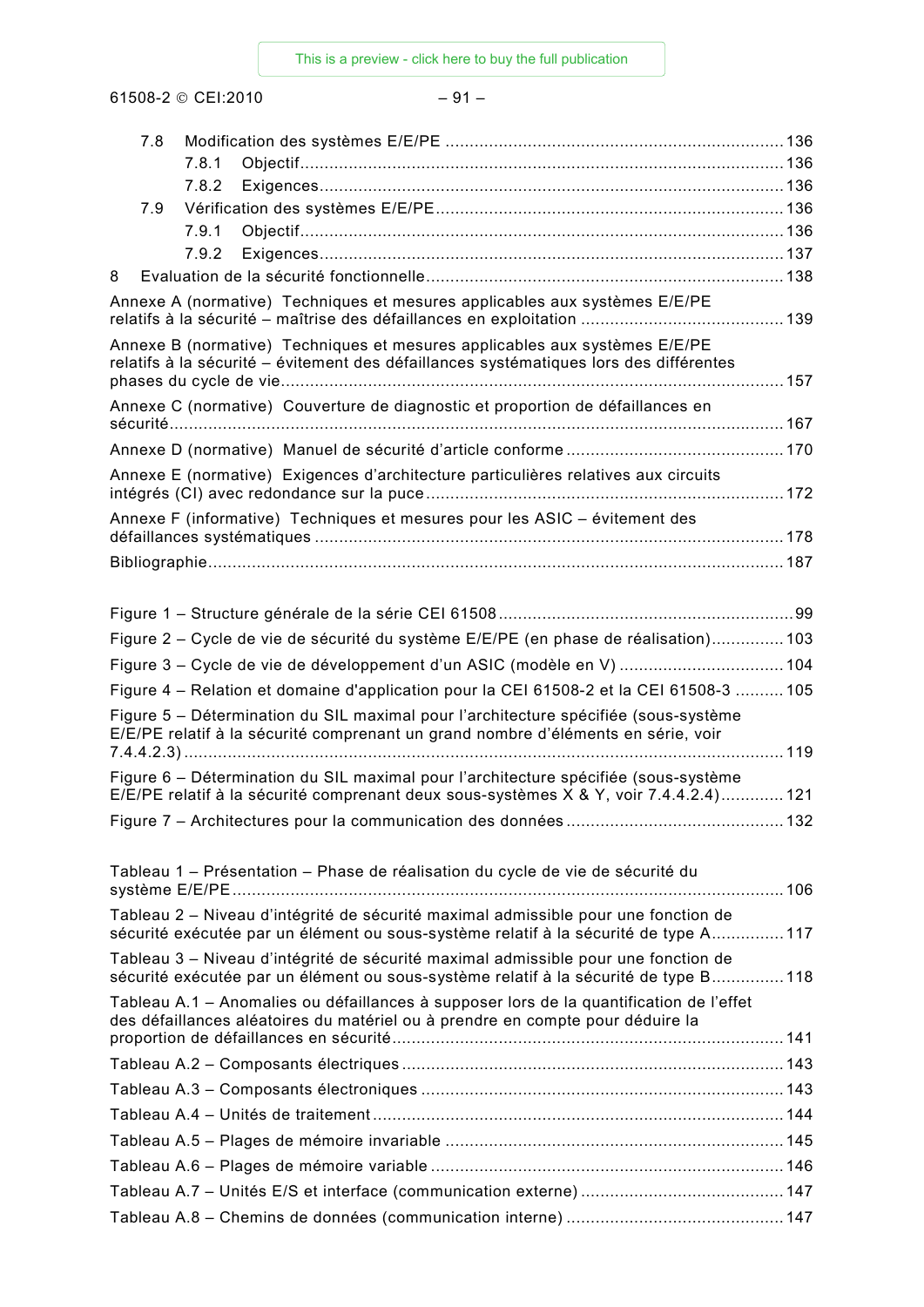| Tableau A.15 - Techniques et mesures pour maîtriser les défaillances systématiques                                                                                             |  |
|--------------------------------------------------------------------------------------------------------------------------------------------------------------------------------|--|
| Tableau A.16 - Techniques et mesures pour maîtriser les défaillances systématiques                                                                                             |  |
| Tableau A.17 - Techniques et mesures pour maîtriser les défaillances systématiques                                                                                             |  |
| Tableau A.18 - Efficacité des techniques et mesures pour la maîtrise des défaillances                                                                                          |  |
| Tableau B.1 - Techniques et mesures pour éviter les erreurs lors de la spécification                                                                                           |  |
| Tableau B.2 - Techniques et mesures pour éviter l'introduction d'anomalies lors de la                                                                                          |  |
| Tableau B.3 - Techniques et mesures pour éviter les anomalies lors de l'intégration                                                                                            |  |
| Tableau B.4 - Techniques et mesures pour éviter les anomalies et les défaillances<br>pendant les procédures d'exploitation et de maintenance des systèmes E/E/PE (voir 7.6)162 |  |
| Tableau B.5 - Techniques et mesures pour éviter les anomalies lors de la validation                                                                                            |  |
| Tableau B.6 - Efficacité des techniques et mesures d'évitement des défaillances                                                                                                |  |
| Tableau E.1 - Techniques et mesures d'accroissement du facteur $\beta_{B-I}$ 176                                                                                               |  |
| Tableau E.2 - Techniques et mesures de diminution du facteur $\beta_{B-1}$ 177                                                                                                 |  |
| Tableau F.1 - Techniques et mesures pour éviter l'introduction d'anomalies lors de la<br>conception et du développement des ASIC - circuits intégrés numériques spécifiques    |  |
| Tableau F.2 - Techniques et mesures pour éviter l'introduction d'anomalies lors de la<br>conception et du développement des ASIC: Circuits intégrés programmables par          |  |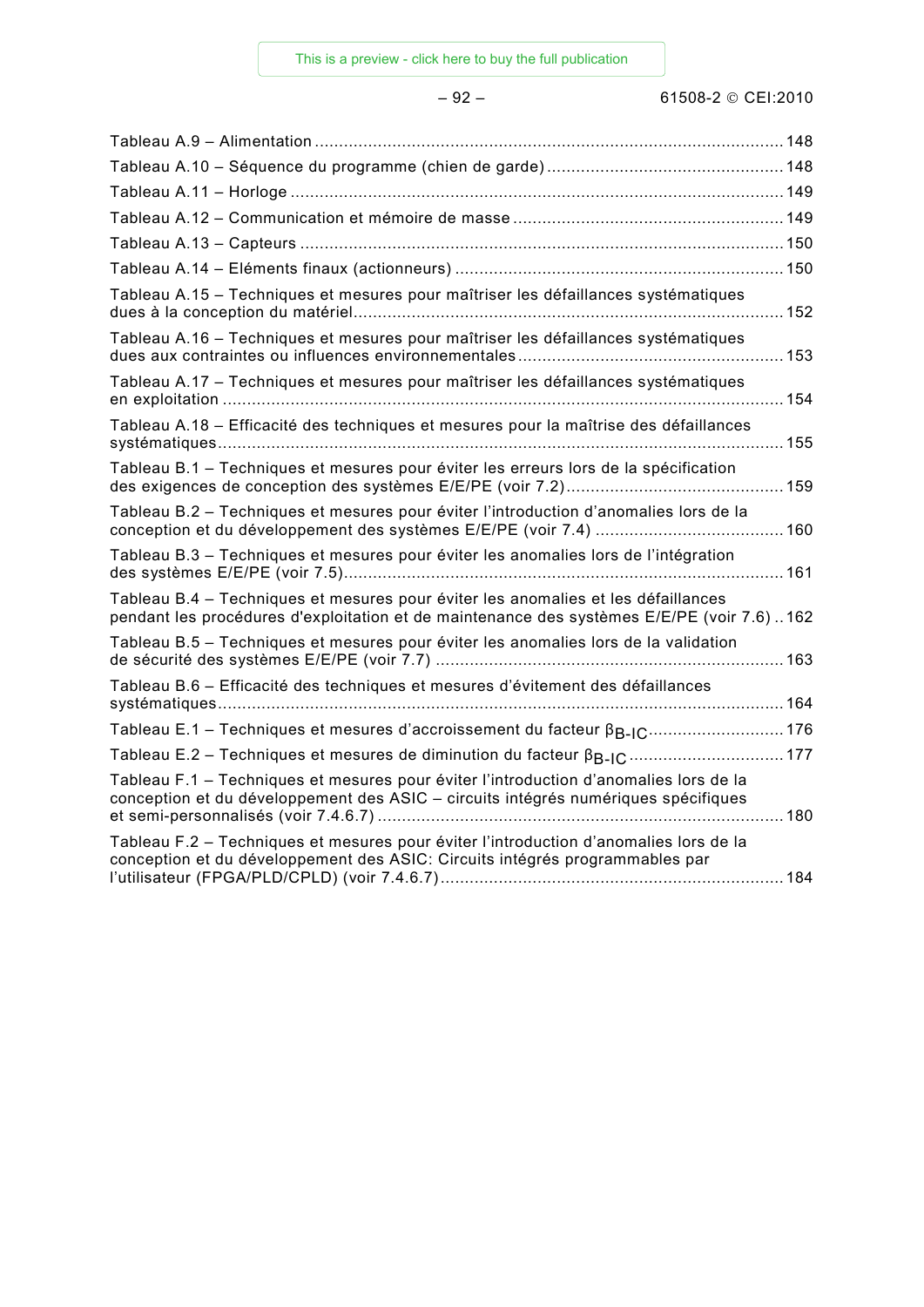<span id="page-15-0"></span> $61508-2$  © CFI:2010 – 93

#### COMMISSION ÉLECTROTECHNIQUE INTERNATIONALE  $\frac{1}{2}$  ,  $\frac{1}{2}$  ,  $\frac{1}{2}$  ,  $\frac{1}{2}$  ,  $\frac{1}{2}$  ,  $\frac{1}{2}$

#### **SÉCURITÉ FONCTIONNELLE DES SYSTÈMES ÉLECTRIQUES/ÉLECTRONIQUES/ÉLECTRONIQUES PROGRAMMABLES RELATIFS À LA SÉCURITÉ –**

#### **Partie 2: Exigences pour les systèmes électriques/électroniques/ électroniques programmables relatifs à la sécurité**

#### AVANT-PROPOS

- 1) La Commission Electrotechnique Internationale (CEI) est une organisation mondiale de normalisation composée de l'ensemble des comités électrotechniques nationaux (Comités nationaux de la CEI). La CEI a pour objet de favoriser la coopération internationale pour toutes les questions de normalisation dans les domaines de l'électricité et de l'électronique. A cet effet, la CEI – entre autres activités – publie des Normes internationales, des Spécifications techniques, des Rapports techniques, des Spécifications accessibles au public (PAS) et des Guides (ci-après dénommés "Publication(s) de la CEI"). Leur élaboration est confiée à des comités d'études, aux travaux desquels tout Comité national intéressé par le sujet traité peut participer. Les organisations internationales, gouvernementales et non gouvernementales, en liaison avec la CEI, participent également aux travaux. La CEI collabore étroitement avec l'Organisation Internationale de Normalisation (ISO), selon des conditions fixées par accord entre les deux organisations.
- 2) Les décisions ou accords officiels de la CEI concernant les questions techniques représentent, dans la mesure du possible, un accord international sur les sujets étudiés, étant donné que les Comités nationaux de la CEI intéressés sont représentés dans chaque comité d'études.
- 3) Les Publications de la CEI se présentent sous la forme de recommandations internationales et sont agréées comme telles par les Comités nationaux de la CEI. Tous les efforts raisonnables sont entrepris afin que la CEI s'assure de l'exactitude du contenu technique de ses publications; la CEI ne peut pas être tenue responsable de l'éventuelle mauvaise utilisation ou interprétation qui en est faite par un quelconque utilisateur final.
- 4) Dans le but d'encourager l'uniformité internationale, les Comités nationaux de la CEI s'engagent, dans toute la mesure possible, à appliquer de façon transparente les Publications de la CEI dans leurs publications nationales et régionales. Toutes divergences entre toutes Publications de la CEI et toutes publications nationales ou régionales correspondantes doivent être indiquées en termes clairs dans ces dernières.
- 5) La CEI elle-même ne fournit aucune attestation de conformité. Des organismes de certification indépendants fournissent des services d'évaluation de conformité et, dans certains secteurs, accèdent aux marques de conformité de la CEI. La CEI n'est responsable d'aucun des services effectués par les organismes de certification indépendants.
- 6) Tous les utilisateurs doivent s'assurer qu'ils sont en possession de la dernière édition de cette publication.
- 7) Aucune responsabilité ne doit être imputée à la CEI, à ses administrateurs, employés, auxiliaires ou mandataires, y compris ses experts particuliers et les membres de ses comités d'études et des Comités nationaux de la CEI, pour tout préjudice causé en cas de dommages corporels et matériels, ou de tout autre dommage de quelque nature que ce soit, directe ou indirecte, ou pour supporter les coûts (y compris les frais de justice) et les dépenses découlant de la publication ou de l'utilisation de cette Publication de la CEI ou de toute autre Publication de la CEI, ou au crédit qui lui est accordé.
- 8) L'attention est attirée sur les références normatives citées dans cette publication. L'utilisation de publications référencées est obligatoire pour une application correcte de la présente publication.
- 9) L'attention est attirée sur le fait que certains des éléments de la présente Publication de la CEI peuvent faire l'objet de droits de propriété intellectuelle ou de droits analogues. La CEI ne saurait être tenue pour responsable de ne pas avoir identifié de tels droits de propriété et de ne pas avoir signalé leur existence.

La Norme internationale CEI 61508-2 a été établie par le sous-comité 65A: Aspects systèmes, du comité d'études 65 de la CEI: Mesure, commande et automation dans les processus industriels.

Cette deuxième édition annule et remplace la première édition publiée en 2000 dont elle constitue une révision technique.

La présente édition a fait l'objet d'une révision approfondie et intègre de nombreux commentaires reçus lors des différentes phases de révision.

Elle a le statut d'une publication fondamentale de sécurité conformément au Guide CEI 104.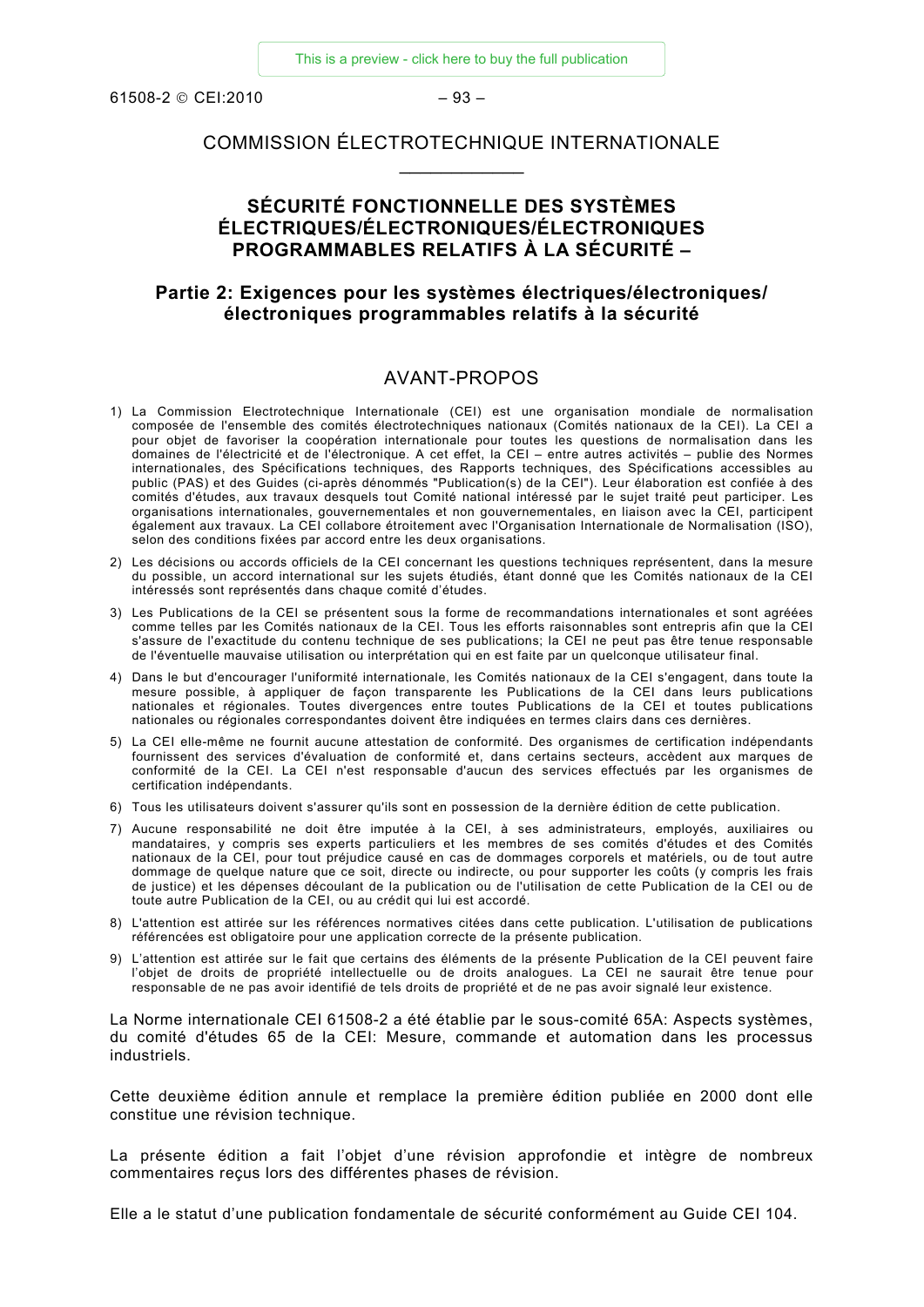– 94 – 61508-2 © CEI:2010

Le texte de cette norme est issu des documents suivants:

| <b>FDIS</b>  | Rapport de vote |  |  |
|--------------|-----------------|--|--|
| 65A/549/FDIS | 65A/573/RVD     |  |  |

Le rapport de vote indiqué dans le tableau ci-dessus donne toute information sur le vote ayant abouti à l'approbation de cette norme.

Cette publication a été rédigée selon les Directives ISO/CEI, Partie 2.

Une liste de toutes les parties de la série CEI 61508, présentées sous le titre général *Sécurité fonctionnelle des systèmes électriques / électroniques / électroniques programmables relatifs à la sécurité*, peut être consultée sur le site web de la CEI.

Le comité a décidé que le contenu de cette publication ne sera pas modifié avant la date de maintenance indiquée sur le site web de la CEI sous "http: //webstore.iec.ch" dans les données relatives à la publication recherchée. A cette date, la publication sera

- reconduite,
- supprimée,
- remplacée par une édition révisée, ou
- amendée.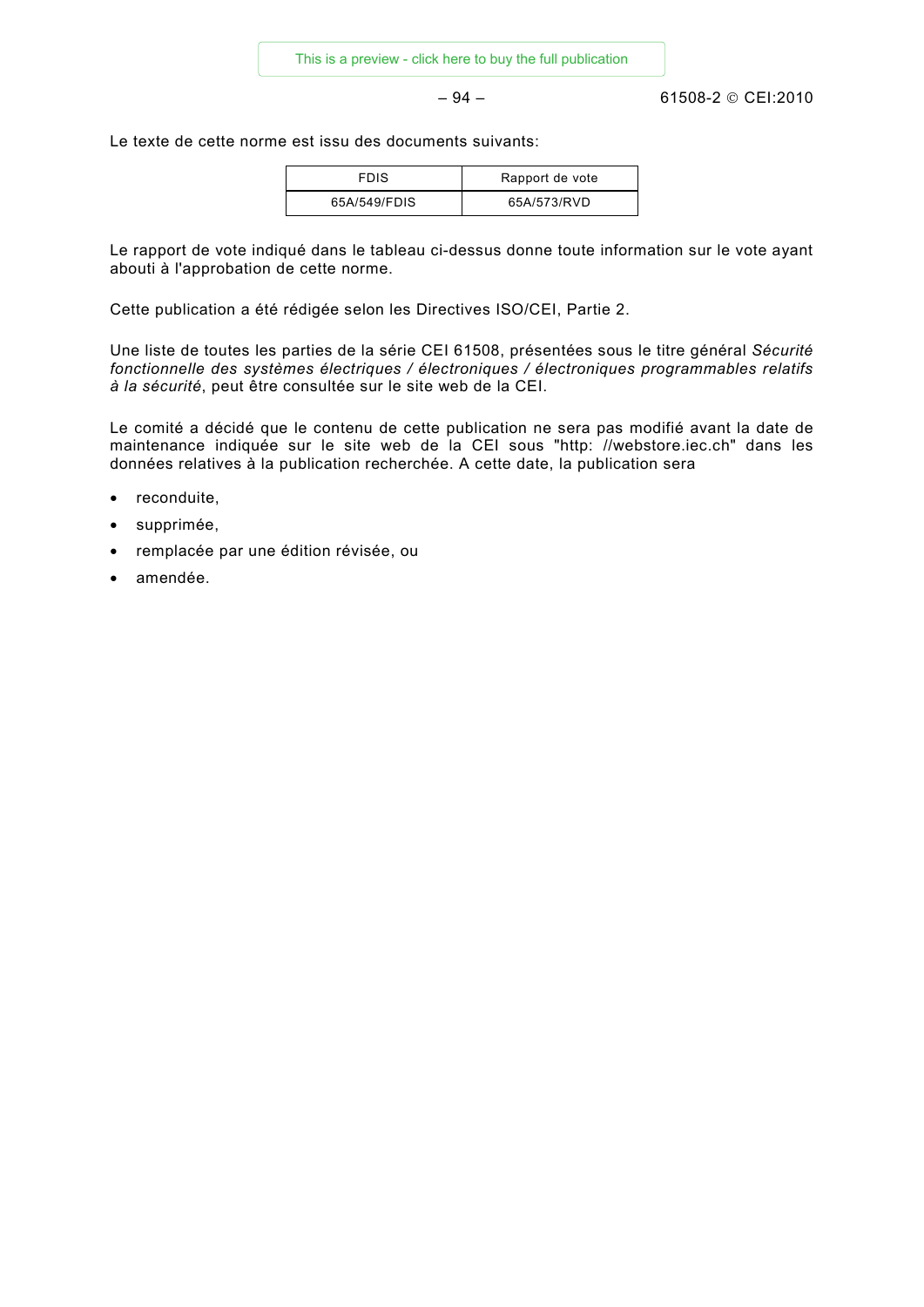<span id="page-17-0"></span> $61508-2$  © CFI:2010 – 95

#### INTRODUCTION

Les systèmes comprenant des composants électriques et/ou électroniques sont utilisés depuis de nombreuses années pour exécuter des fonctions relatives à la sécurité dans la plupart des secteurs d'application. Des systèmes à base d'informatique (dénommés de manière générique systèmes électroniques programmables) sont utilisés dans tous les secteurs d'application pour exécuter des fonctions non relatives à la sécurité, mais aussi de plus en plus souvent relatives à la sécurité. Si l'on veut exploiter efficacement et en toute sécurité la technologie des systèmes informatiques, il est indispensable de fournir à tous les responsables suffisamment d'éléments relatifs à la sécurité pour les guider dans leurs prises de décisions.

La présente Norme internationale présente une approche générique de toutes les activités liées au cycle de vie de sécurité de systèmes électriques et/ou électroniques et/ou électroniques programmables (E/E/PE) qui sont utilisés pour réaliser des fonctions de sécurité. Cette approche unifiée a été adoptée afin de développer une politique technique rationnelle et cohérente concernant tous les systèmes électriques relatifs à la sécurité. Un objectif principal de cette approche est de faciliter le développement de normes internationales de produit et d'application sectorielle basées sur la série CEI 61508.

NOTE 1 Des exemples de normes internationales de produit et d'application sectorielle basées sur la série CEI 61508 sont donnés dans la Bibliographie (voir références [1], [2] et [3]).

Dans la plupart des cas, la sécurité est obtenue par un certain nombre de systèmes fondés sur diverses technologies (par exemple mécanique, hydraulique, pneumatique, électrique, électronique, électronique programmable). En conséquence, toute stratégie de sécurité doit non seulement prendre en compte tous les éléments d'un système individuel (par exemple, les capteurs, les appareils de commande et les actionneurs), mais également prendre en considération tous les systèmes relatifs à la sécurité comme des éléments individuels d'un ensemble complexe. Par conséquent, la présente Norme internationale, bien que traitant des systèmes E/E/PE relatifs à la sécurité, peut aussi fournir un cadre de sécurité susceptible de concerner les systèmes relatifs à la sécurité basés sur d'autres technologies.

Il est admis qu'il existe une grande variété d'applications utilisant des systèmes E/E/PE relatifs à la sécurité dans un grand nombre de secteurs, et couvrant un large éventail de complexité et de potentiel de dangers et de risques. Pour chaque application particulière, les mesures de sécurité requises dépendent de nombreux facteurs propres à l'application. La présente Norme internationale, de par son caractère général, rend désormais possible la prescription de ces mesures dans les futures normes internationales de produit et d'application sectorielle, ainsi que dans les révisions des normes déjà existantes.

La présente Norme internationale

- concerne toutes les phases appropriées du cycle de vie de sécurité global des systèmes E/E/PE et du logiciel (par exemple, depuis le concept initial, en passant par la conception, l'installation, l'exploitation et la maintenance, jusqu'à la mise hors service) lorsque les systèmes E/E/PE permettent d'exécuter des fonctions de sécurité,
- a été élaborée dans le souci de la prise en compte de l'évolution rapide des technologies; le cadre fourni par la présente Norme internationale est suffisamment solide et étendu pour pourvoir aux évolutions futures,
- permet l'élaboration de normes internationales de produit et d'application sectorielle concernant les systèmes E/E/PE relatifs à la sécurité; il convient que l'élaboration de normes internationales de produit et d'application sectorielle dans le cadre de la présente norme, permette d'atteindre un haut niveau de cohérence (par exemple, pour ce qui est des principes sous-jacents, de la terminologie, etc.) à la fois au sein de chaque secteur d'application, et d'un secteur à l'autre. La conséquence en sera une amélioration en termes de sécurité et de gains économiques,
- fournit une méthode de définition d'une spécification des exigences de sécurité nécessaire pour obtenir la sécurité fonctionnelle requise des systèmes E/E/PE relatifs à la sécurité,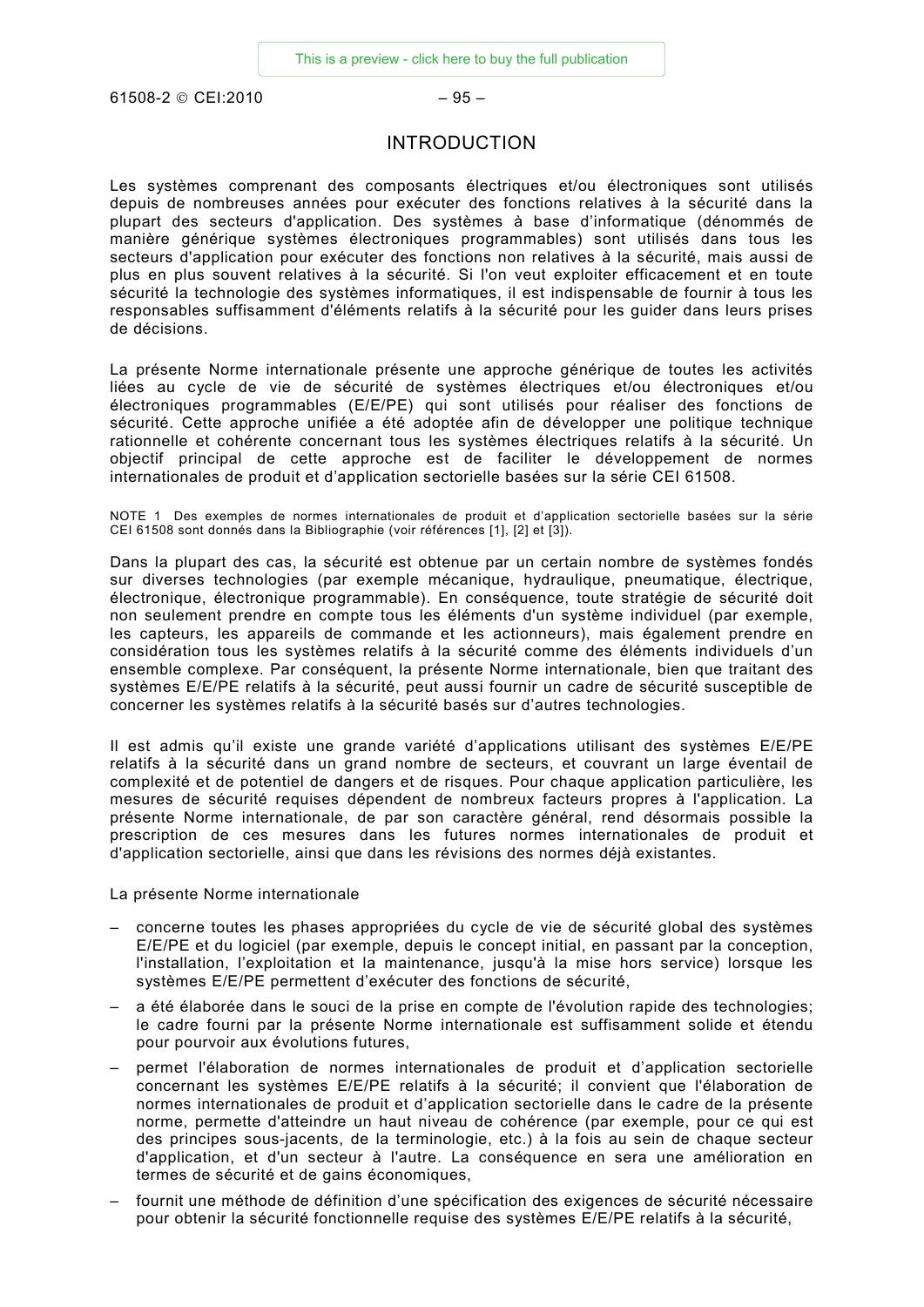– 96 – 61508-2 © CEI:2010

- adopte une approche basée sur les risques qui permet de déterminer les exigences en matière d'intégrité de sécurité,
- introduit les niveaux d'intégrité de sécurité pour la spécification du niveau cible d'intégrité de sécurité des fonctions de sécurité devant être réalisées par les systèmes E/E/PE relatifs à la sécurité,

NOTE 2 La norme ne spécifie aucune exigence de niveau d'intégrité de sécurité pour aucune fonction de sécurité, ni comment le niveau d'intégrité de sécurité est déterminé. Elle fournit en revanche un cadre conceptuel basé sur les risques, ainsi que des exemples de méthodes.

- fixe des objectifs chiffrés de défaillance pour les fonctions de sécurité exécutées par les systèmes E/E/PE relatifs à la sécurité, qui sont en rapport avec les niveaux d'intégrité de sécurité,
- en mode de fonctionnement à faible sollicitation, la limite inférieure est fixée pour une probabilité moyenne de défaillance dangereuse de  $10^{-5}$  en cas de sollicitation,
- en mode de fonctionnement continu ou à sollicitation élevée, la limite inférieure est fixée à une fréquence moyenne de défaillance dangereuse de  $10^{-9}$  [h<sup>-1</sup>].

NOTE 3 Un système E/E/PE relatif à la sécurité unique n'implique pas nécessairement une architecture à un seul canal.

NOTE 4 Dans le cas de systèmes non complexes, il peut être possible de concevoir des systèmes relatifs à la sécurité ayant des valeurs plus basses pour l'intégrité de sécurité cible. Il est toutefois considéré que ces limites représentent ce qui peut être réalisé à l'heure actuelle pour des systèmes relativement complexes (par exemple, des systèmes électroniques programmables relatifs à la sécurité).

- établit des exigences fondées sur l'expérience et le jugement acquis dans le domaine des applications industrielles afin d'éviter des anomalies systématiques ou pour les maintenir sous contrôle. Même si, en général, la probabilité d'occurrence des défaillances systématiques ne peut être quantifiée, la norme permet cependant pour une fonction de sécurité spécifique, de déclarer que l'objectif chiffré de défaillance associé à cette fonction de sécurité peut être réputé atteint si toutes les exigences de la norme sont remplies,
- introduit une capabilité systématique s'appliquant à un élément du fait qu'il permet d'assurer que l'intégrité de sécurité systématique satisfait aux exigences du niveau d'intégrité de sécurité spécifié,
- adopte une large gamme de principes, techniques et mesures pour la réalisation de la sécurité fonctionnelle des systèmes E/E/PE relatifs à la sécurité, mais n'utilise pas de manière explicite le concept de sécurité intrinsèque. Les principes de « sécurité intrinsèque » peuvent toutefois être applicables, l'adoption de ces concepts étant par ailleurs acceptable sous réserve de la satisfaction aux exigences des articles concernés de la norme.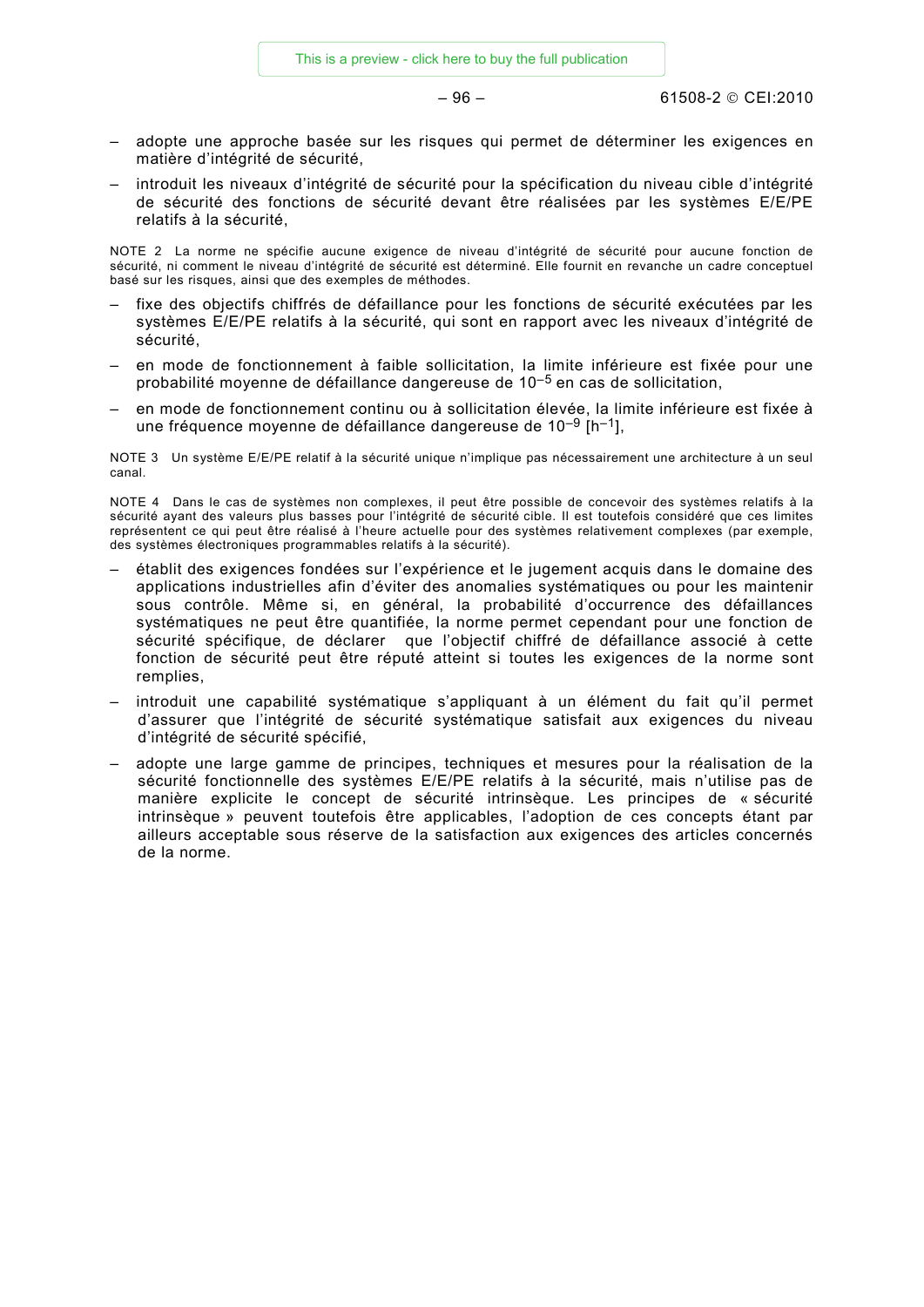<span id="page-19-0"></span> $61508 - 2 \circ \text{CE}$ : 2010 – 97 –

#### **SÉCURITÉ FONCTIONNELLE DES SYSTÈMES ÉLECTRIQUES/ÉLECTRONIQUES/ÉLECTRONIQUES PROGRAMMABLES RELATIFS À LA SÉCURITÉ –**

**Partie 2: Exigences pour les systèmes électriques/électroniques/ électroniques programmables relatifs à la sécurité** 

#### **1 Domaine d'application**

- **1.1** La présente partie de la série CEI 61508
- a) est destinée à être utilisée uniquement après avoir assimilé sans ambiguïté la CEI 61508- 1 qui fournit le cadre global permettant d'obtenir la sécurité fonctionnelle;
- b) s'applique à tout système relatif à la sécurité tel que défini dans la CEI 61508-1, qui contient au moins un composant à base électrique, électronique ou électronique programmable;
- c) s'applique à tous les éléments d'un système E/E/PE relatif à la sécurité (y compris les capteurs, les actionneurs et l'interface opérateur);
- d) spécifie la manière d'affiner la spécification des exigences de sécurité des systèmes E/E/PE, développée conformément à la CEI 61508-1 (comprenant la spécification des exigences relatives aux fonctions de sécurité des systèmes E/E/PE et la spécification des exigences d'intégrité de sécurité de ces systèmes), dans le cadre de la spécification des exigences de conception des systèmes E/E/PE;
- e) spécifie les exigences pour des activités qui doivent être appliquées pendant la conception et la fabrication des systèmes E/E/PE relatifs à la sécurité (ce qui signifie qu'elle établit le modèle du cycle de vie de sécurité des systèmes E/E/PE), à l'exception du logiciel qui est traité dans la CEI 61508-3 (voir Figures 2 à 4). Ces exigences comprennent l'application de techniques et de mesures qui sont classées en fonction du niveau d'intégrité de sécurité pour éviter et maîtriser les anomalies et défaillances;
- f) spécifie les informations nécessaires à l'installation, à la mise en service et à la validation finale de la sécurité des systèmes E/E/PE relatifs à la sécurité;
- g) ne s'applique pas à la phase d'exploitation et de maintenance des systèmes E/E/PE relatifs à la sécurité - celle-ci étant traitée dans la CEI 61508-1 - cependant, la CEI 61508- 2 fournit des exigences relatives à la préparation des informations et procédures nécessaires à l'utilisateur pour l'exploitation et la maintenance des systèmes E/E/PE relatifs à la sécurité;
- h) spécifie les exigences auxquelles doit satisfaire l'entité qui effectue une modification des systèmes E/E/PE relatifs à la sécurité;

NOTE 1 Cette partie de la CEI 61508 est principalement destinée aux fournisseurs et/ou aux services techniques internes des entreprises. Ceci est la raison pour laquelle elle comprend des exigences applicables en matière de modification.

NOTE 2 La Figure 4 montre la relation entre la CEI 61508-2 et la CEI 61508-3.

i) ne s'applique pas aux appareils médicaux conformes à la série CEI 60601.

**1.2** Les CEI 61508-1, CEI 61508-2, CEI 61508-3 et CEI 61508-4 sont des publications fondamentales de sécurité, bien que ce statut ne soit pas applicable dans le contexte des systèmes E/E/PE de faible complexité relatifs à la sécurité (voir 3.4.3 de la CEI 61508-4). En tant que publications fondamentales de sécurité, ces normes sont destinées à être utilisées par les comités d'études pour la préparation des normes conformément aux principes contenus dans le Guide CEI 104 et le Guide ISO/CEI 51. Les CEI 61508-1, CEI 61508-2, CEI 61508-3 et CEI 61508-4 sont également destinées à être utilisées comme publications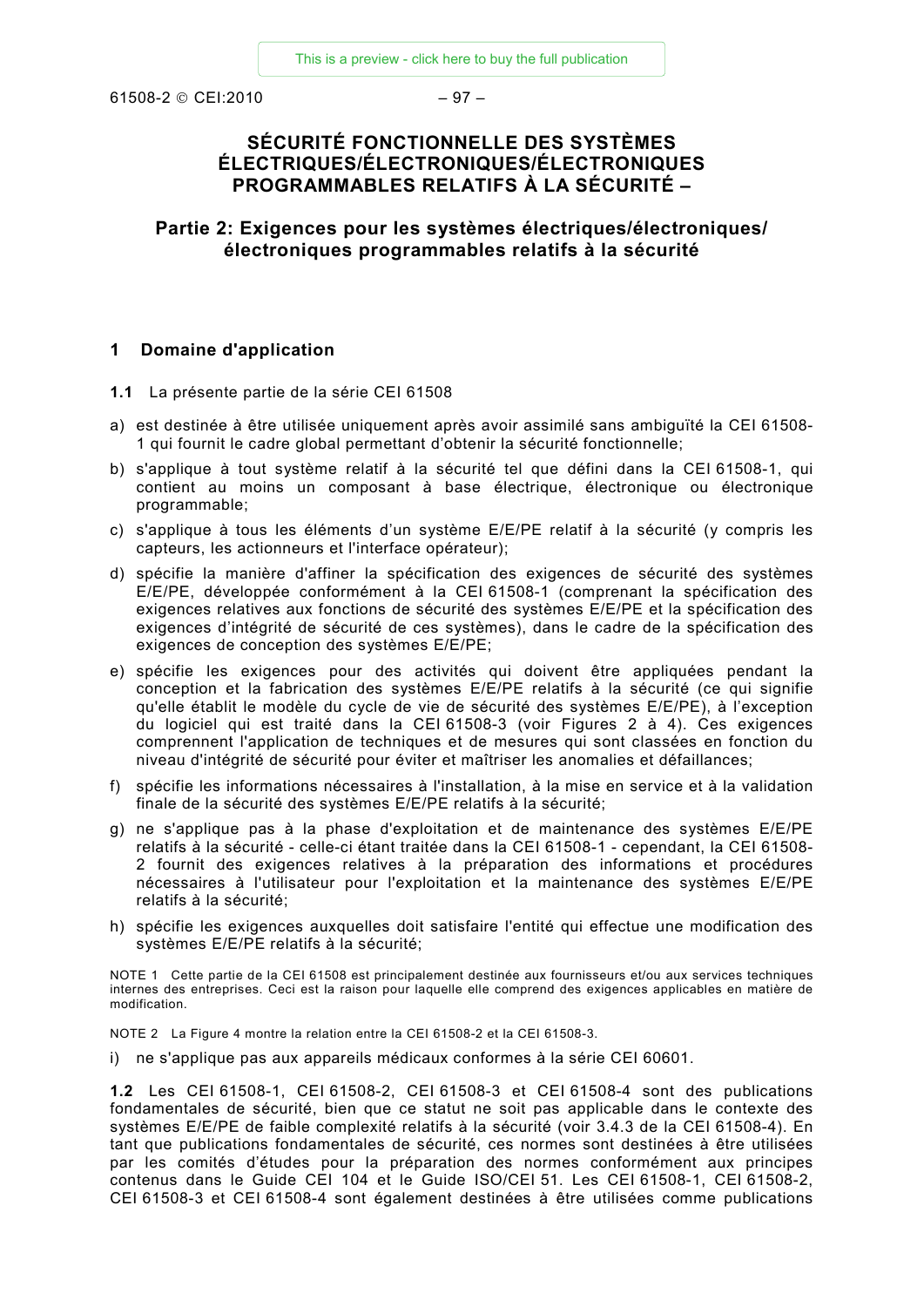– 98 – 61508-2 © CEI:2010

autonomes. La fonction de sécurité horizontale de la présente norme internationale ne s'applique pas aux appareils médicaux conformes à la série CEI 60601.

**1.3** Une des responsabilités incombant à un comité d'études consiste, dans toute la mesure du possible, à utiliser les publications fondamentales de sécurité pour la préparation de ses publications. Dans ce contexte, les exigences, les méthodes ou les conditions d'essai de cette publication fondamentale de sécurité ne s'appliquent que si elles sont indiquées spécifiquement ou incluses dans les publications préparées par ces comités d'études.

NOTE La sécurité fonctionnelle d'un système E/E/PE relatif à la sécurité ne peut être réalisée que lorsque toutes les exigences pertinentes sont satisfaites. En conséquence, il est important d'accorder une attention toute particulière aux exigences associées et de les référencer de façon appropriée.

**1.4** La Figure 1 illustre la structure générale de la série CEI 61508 et montre le rôle que la CEI 61508-4 joue dans la réalisation de la sécurité fonctionnelle pour les systèmes E/E/PE relatifs à la sécurité. L'Annexe A de la CEI 61508-6 décrit l'application des CEI 61508-2 et 61508-3.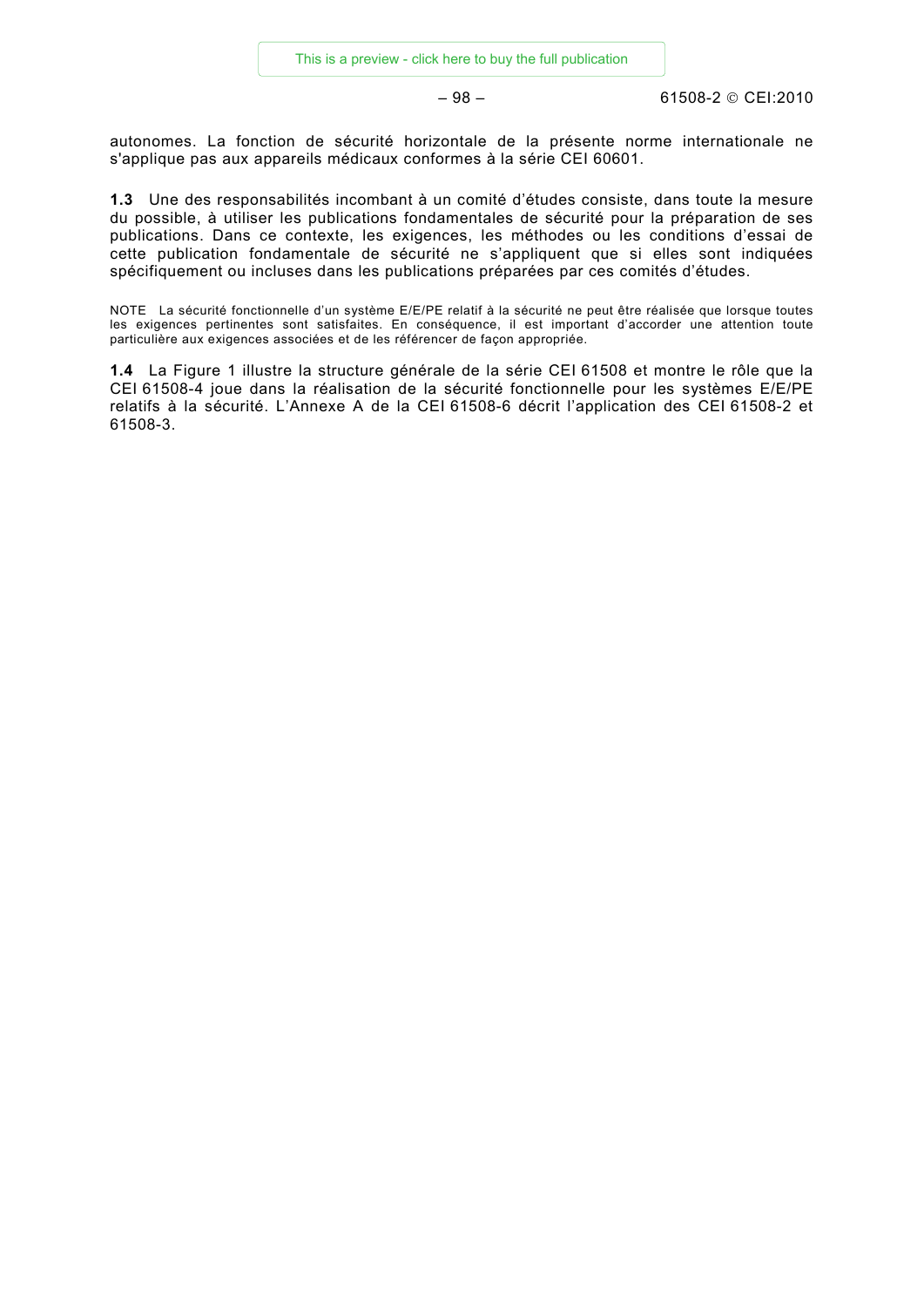[This is a preview - click here to buy the full publication](https://webstore.iec.ch/publication/5516&preview=1)

<span id="page-21-0"></span>61508-2 © CEI:2010 – 99 –



**Figure 1 – Structure générale de la série CEI 61508**